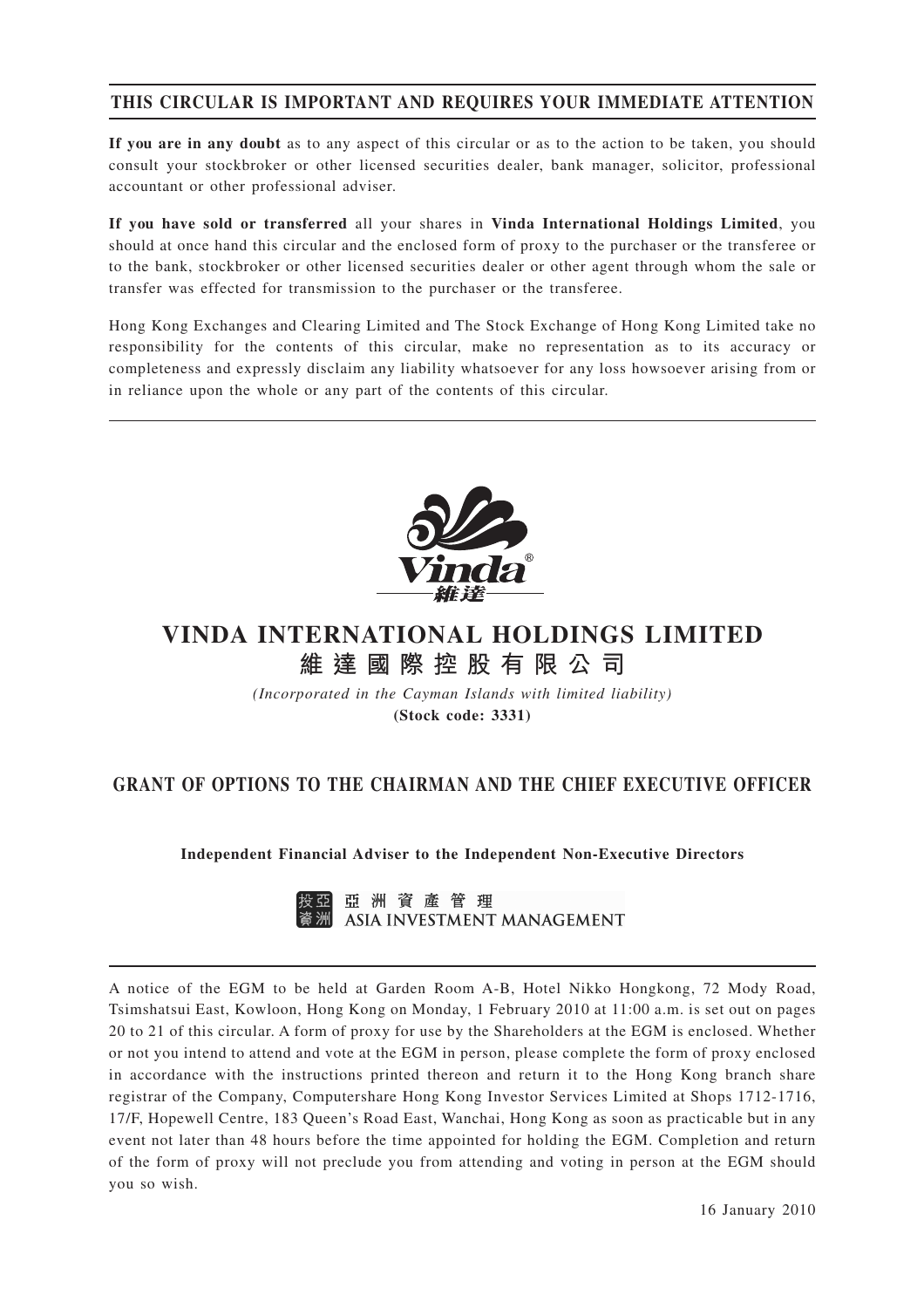# **CONTENTS**

## *Page*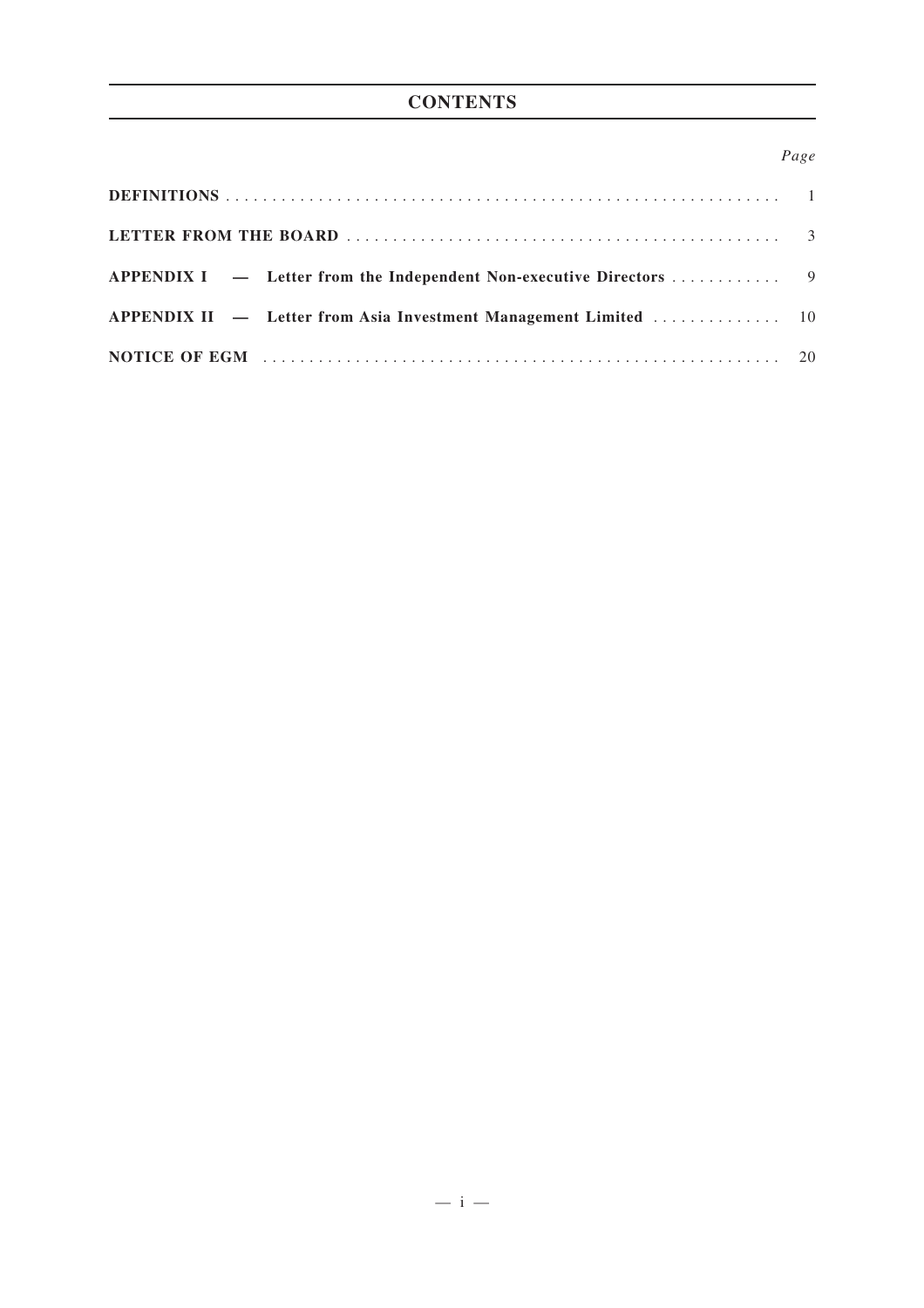*In this circular, unless the context otherwise requires, the following terms shall have the following meanings:*

| "associate(s)"                           | has the meaning ascribed to it under the Listing Rules                                                                                                                      |
|------------------------------------------|-----------------------------------------------------------------------------------------------------------------------------------------------------------------------------|
| "Board"                                  | the board of Directors                                                                                                                                                      |
| "Company"                                | Vinda International Holdings Limited (維達國際控股有限公<br>$\overline{\mathbb{E}}$ ), a company incorporated in the Cayman Islands whose<br>shares are listed on the Stock Exchange |
| "Connected Person(s)"                    | has the meaning ascribed to it under the Listing Rules                                                                                                                      |
| " $Directory$ "                          | the director(s) of the Company                                                                                                                                              |
| "EGM"                                    | an extraordinary general meeting of the Company to be<br>convened for approving the grant of the Options                                                                    |
| "Group"                                  | the Company and its subsidiaries                                                                                                                                            |
| "Independent Financial Adviser"          | the independent financial adviser to the Independent<br>Non-executive Directors, being Asia Investment Management<br>Limited                                                |
| "Independent Non-executive<br>Directors" | the independent non-executive directors of the Company,<br>being Dr. Cao Zhen Lei, Mr. Kam Robert, Mr. Hui Chin Tong<br>Godfrey and Mr. Tsui King Fai                       |
| "Independent Shareholders"               | the Shareholders other than the Connected Persons of the<br>Company                                                                                                         |
| "Latest Practicable Date"                | 15 January 2010, being the latest practicable date prior to the<br>printing of this circular for ascertaining certain information<br>for inclusion in the circular          |
| "Listing Rules"                          | Rules Governing the Listing of Securities on the Stock<br>Exchange                                                                                                          |
| "Options"                                | options conditionally granted to Mr. Li Chao Wang under the<br>Share Option Scheme to subscribe for 7,438,000 Shares at the<br>exercise price of HK\$5.732 per Share        |
| "Share $(s)$ "                           | ordinary share(s) of $HK$0.10$ each in the share capital of the<br>Company                                                                                                  |
| "Share Option Scheme"                    | the share option scheme of the Company adopted on 19 June<br>2007                                                                                                           |
| "Shareholder(s)"                         | holder(s) of the Shares                                                                                                                                                     |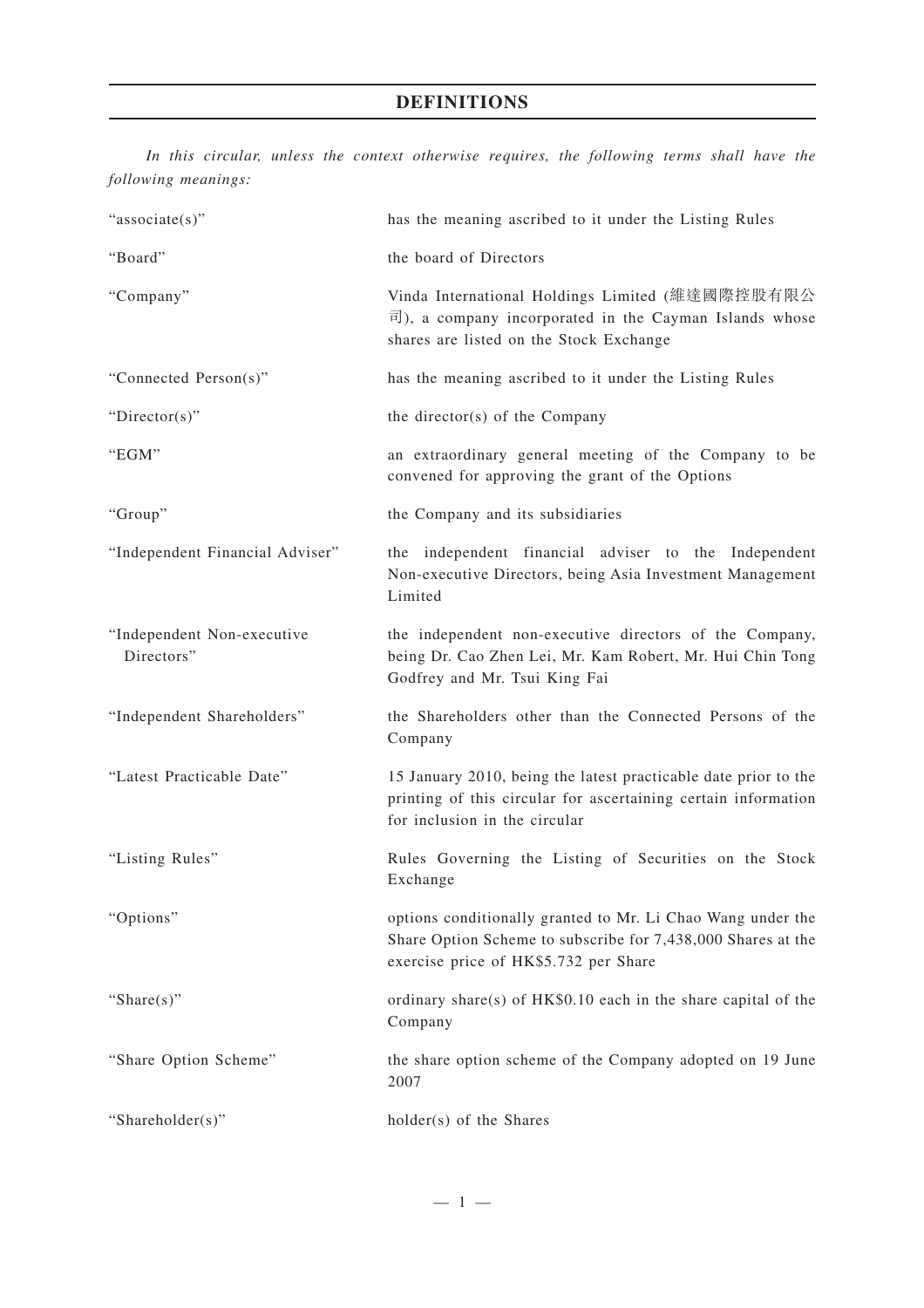# **DEFINITIONS**

| "Stock Exchange"             | The Stock Exchange of Hong Kong Limited                |
|------------------------------|--------------------------------------------------------|
| "substantial shareholder(s)" | has the meaning ascribed to it under the Listing Rules |
| "HK\$"                       | Hong Kong dollars, the lawful currency of Hong Kong    |
| $\lq\lq q_0$ "               | per cent.                                              |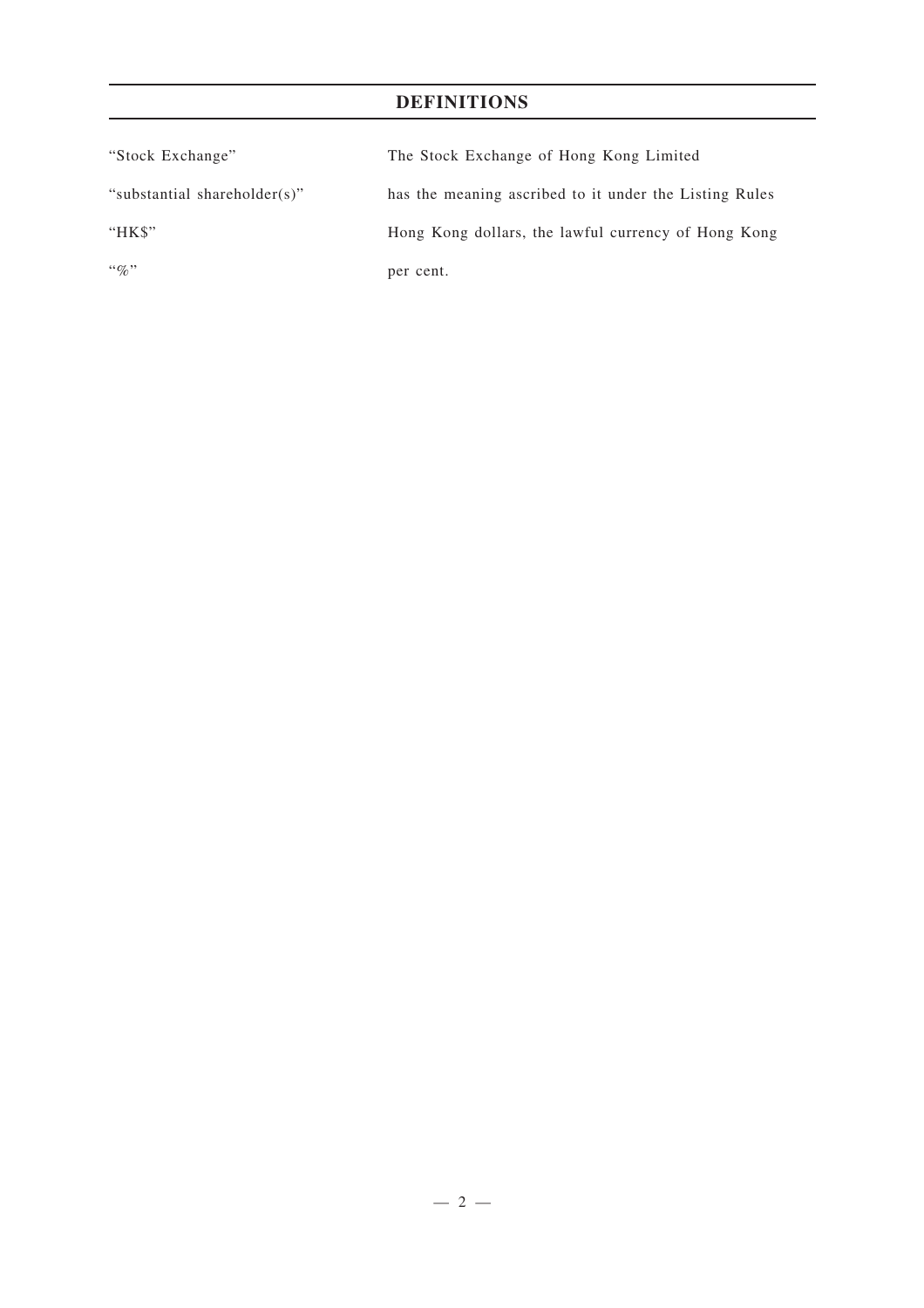

# **VINDA INTERNATIONAL HOLDINGS LIMITED 維達國際控股有限公司**

*(Incorporated in the Cayman Islands with limited liability)* **(Stock code: 3331)**

*Executive Directors:* Mr. Li Chao Wang Ms. Yu Yi Fang Mr. Dong Yi Ping

*Non-executive Directors* Mr. Leung Ping Chung Hermann Mr. Johann Christoph Michalski Mr. Chiu Bun

*Independent Non-executive Directors* Dr. Cao Zhen Lei Mr. Kam Robert Mr. Hui Chin Tong Godfrey Mr. Tsui King Fai

*Registered Office:* Cricket Square Hutchins Drive, P.O. Box 2681 Grand Cayman, KY1-1111 Cayman Islands

*Head office and principal place of business in Hong Kong* Room 506, Tower 1 South Seas Centre 75 Mody Road, Tsimshatsui East Kowloon, Hong Kong

16 January 2010

*To the Shareholders*

Dear Sir or Madam

# **GRANT OF OPTIONS TO THE CHAIRMAN AND THE CHIEF EXECUTIVE OFFICER**

### **INTRODUCTION**

Reference is made to the Company's announcement dated 16 December 2009. On 16 December 2009, the Board resolved to grant to Mr. Li Chao Wang, the chairman, the chief executive officer, an executive Director and the controlling shareholder of the Company, the Options entitling Mr. Li Chao Wang to subscribe for 7,438,000 Shares at the exercise price of HK\$5.732 per Share subject to and conditional upon the approval of the grant of the Options by the Independent Shareholders at the EGM.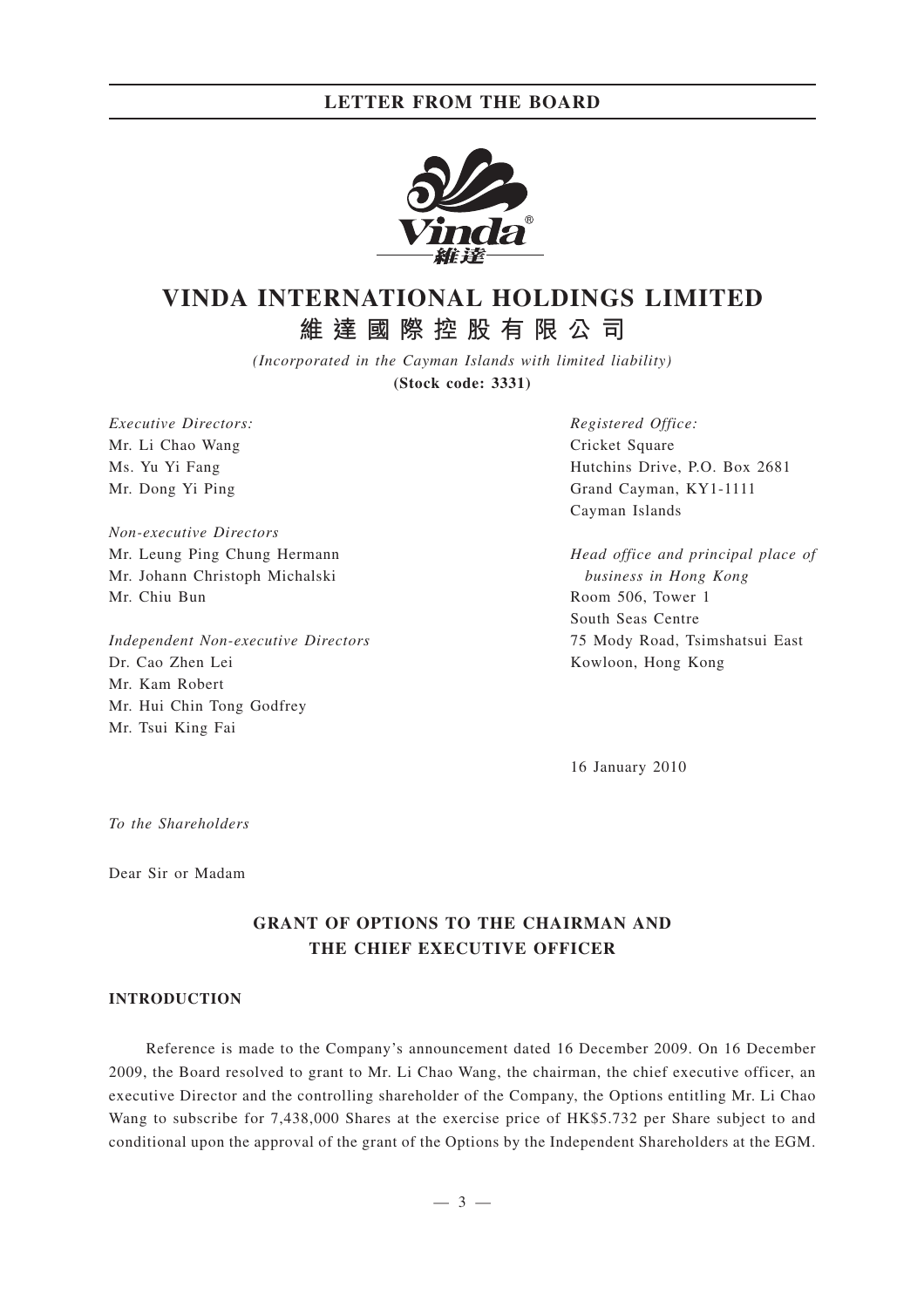The purpose of this circular is to (i) provide you with information on the grant of the Options, (ii) set out the recommendations of the Independent Non-executive Directors in relation to the grant of the Options and (iii) give you a notice of the EGM for passing the ordinary resolution for approving the grant of the Options.

### **THE OPTIONS**

The following are the details of the Options conditionally granted to Mr. Li Chao Wang under the Share Option Scheme:

| Date of conditional grant                                                                                                                                             | 16 December 2009                                                                                                                                                                                                                          |  |  |
|-----------------------------------------------------------------------------------------------------------------------------------------------------------------------|-------------------------------------------------------------------------------------------------------------------------------------------------------------------------------------------------------------------------------------------|--|--|
| Exercise price                                                                                                                                                        | : HK\$5.732 per Share                                                                                                                                                                                                                     |  |  |
|                                                                                                                                                                       | The exercise price of HK\$5.732 per Share represents the<br>highest of:                                                                                                                                                                   |  |  |
|                                                                                                                                                                       | the closing price of HK\$5.530 per Share as stated in<br>(i)<br>the daily quotation sheets issued by the Stock<br>Exchange on 16 December 2009, being the date of<br>conditional grant of the Options;                                    |  |  |
|                                                                                                                                                                       | (ii) the average closing price of HK\$5.732 per Share as<br>stated in the daily quotation sheets issued by the Stock<br>Exchange for the five business days immediately<br>preceding the date of conditional grant of the Options;<br>and |  |  |
|                                                                                                                                                                       | (iii) the nominal value of the Share.                                                                                                                                                                                                     |  |  |
| Closing price of the Share on<br>16 December 2009, being<br>the date of the conditional<br>grant                                                                      | : $HK$5.530$ per Share                                                                                                                                                                                                                    |  |  |
| Total number of Shares which<br>may be issued upon full<br>exercise of the Options and<br>the approximate percentage<br>in the issued share capital<br>of the Company | $\therefore$ 7,438,000 Shares representing 0.822% of the issued share<br>capital of the Company as at the Latest Practicable Date                                                                                                         |  |  |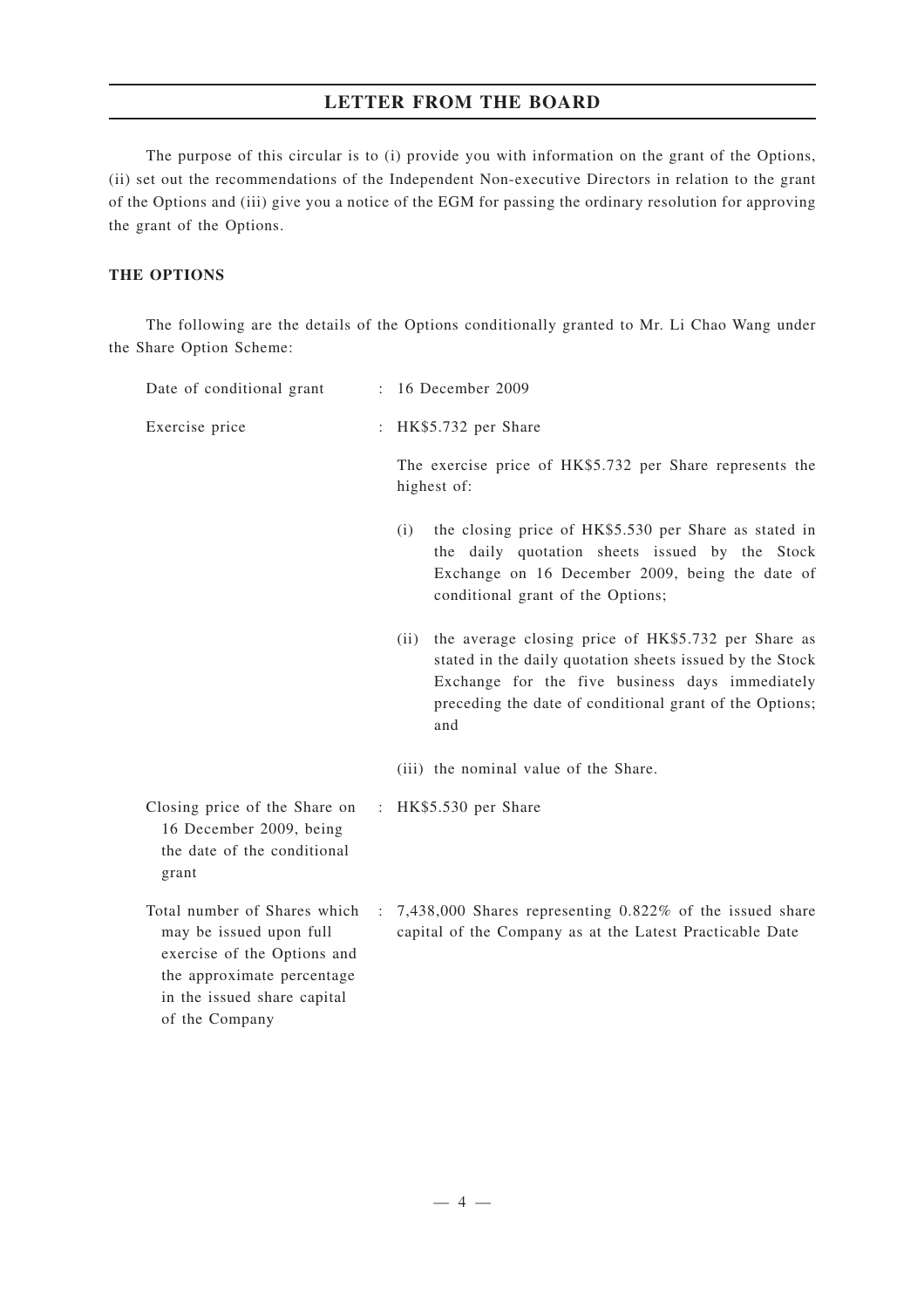# Exercise period of the Options : (i) Options representing 2,454,000 Shares are exercisable after the expiry of the first anniversary of the date of grant of the Options; (ii) Options representing 2,454,000 Shares are exercisable after the expiry of the second anniversary of the date of grant of the Options; and (iii) Options representing 2,530,000 Shares are exercisable after the expiry of the third anniversary of the date of grant of the Options, save that any of the outstanding and unexercised Options at the end of each of the aforesaid exercise periods may be rolled over to the next exercise period and thereafter and be exercisable before 15 December 2019 (the day falling 10 years after the date of grant of the Options) Amount payable on acceptance of the Options : HK\$1.00 is payable by Mr. Li Chao Wang on acceptance of the Options Voting, dividend, transfer and other rights : Subject to the Share Option Scheme, the Shares allotted upon the exercise of the Options will rank pari passu in all respects with the Shares in issue on the date of such exercise and will be subject to all the provisions of the memorandum and articles of association of the Company for the time being in force

**LETTER FROM THE BOARD**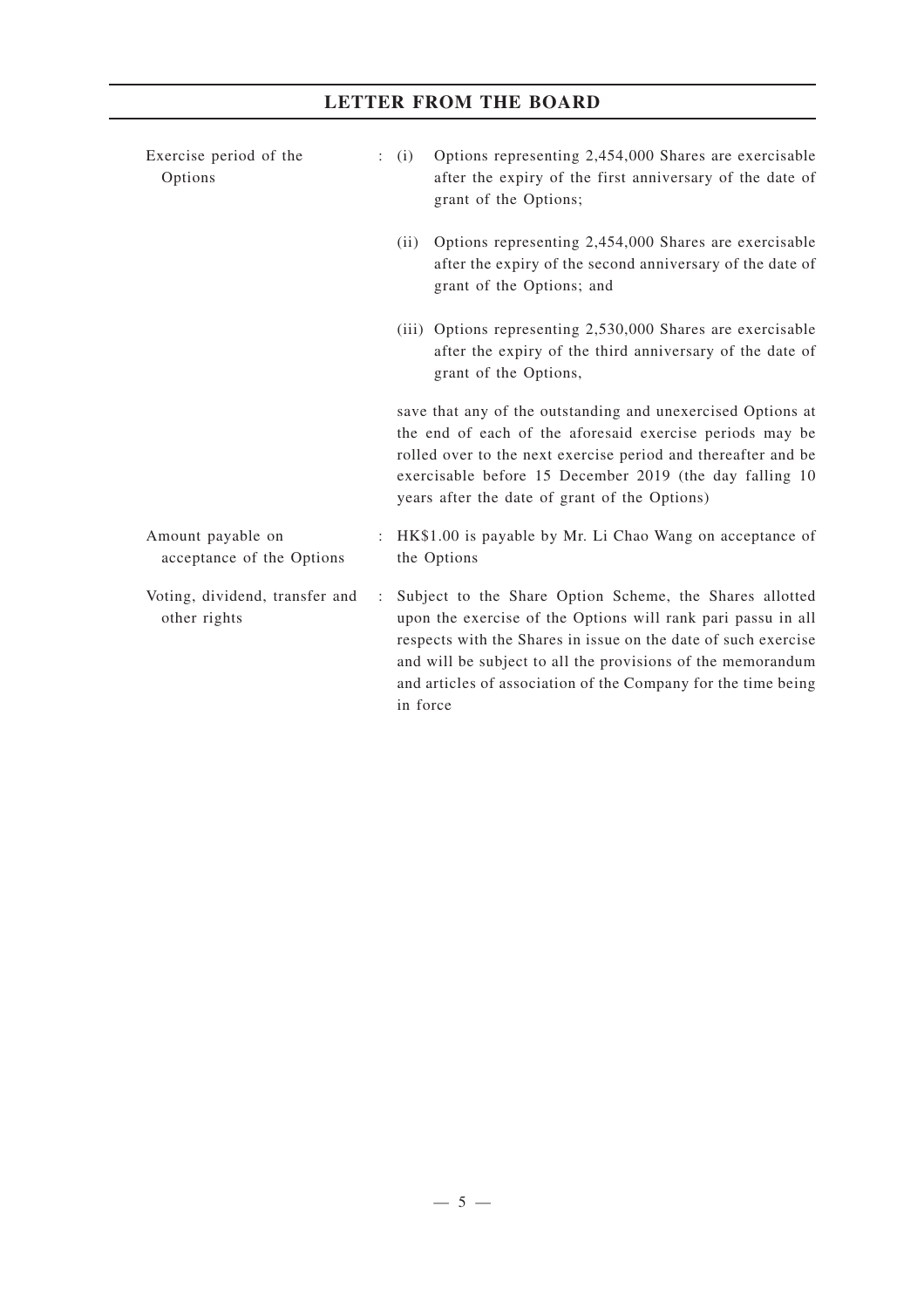### **LISTING RULES IMPLICATIONS**

Under Rule 17.04(1) of the Listing Rules and the Share Option Scheme, each grant of options to a Director, chief executive or substantial shareholder of the Company or any of their respective associates must be approved by the Independent Non-executive Directors.

In addition, where any grant of options to a substantial Shareholder or its associates would result in the Shares issued or to be issued upon exercise of all options already granted or to be granted (including options exercised, cancelled and outstanding) to such person in the 12-month period up to and including the date of such grant:

- (a) representing in aggregate over 0.1% of the relevant class of securities in issue; and
- (b) having an aggregate value, based on the closing price of the securities at the date of each grant, in excess of HK\$5 million,

such further grant must be approved by the Independent Shareholders. All Connected Persons of the Company must abstain from voting in favour of such grant at the general meeting.

Options representing 1,600,000 Shares had been granted to Mr. Li Chao Wang within the 12-month period prior to the conditional grant of the Options. As the Options conditionally granted to Mr. Li Chao Wang to subscribe for 7,438,000 Shares will exceed the limit as set out in Rule 17.04(1), the grant of the Options will be subject to the approval by the Independent Shareholders.

All the Independent Non-executive Directors attending the board meeting on 16 December 2009 voted unanimously in favour of the resolution approving the grant of the Options, subject to the approval of the grant of the Options by the Independent Shareholders (with all Connected Persons of the Company abstaining from voting).

### **SCHEME MANDATE LIMIT**

The maximum number of Shares which may be issued upon exercise of all options granted and to be granted under the Share Option Scheme is 10% of the Shares in issue as at the date of listing of the Company on the Stock Exchange on 10 July 2007, being 85,875,668 Shares, provided that options lapsed in accordance with the terms of the Share Option Scheme will not be counted. After the date of listing of the Company, options to subscribe for a total of 27,546,000 Shares (other than the Options) have been granted to certain employees and Directors under the Share Option Scheme on 24 February 2009. Accordingly, there are available sufficient unissued options for the purpose of granting the Options under the scheme mandate limit of the Company.

### **EGM**

A notice of the EGM is set out on pages 20 to 21 of this circular. At the EGM, an ordinary resolution will be proposed for approving the grant of the Options by the Independent Shareholders.

—6—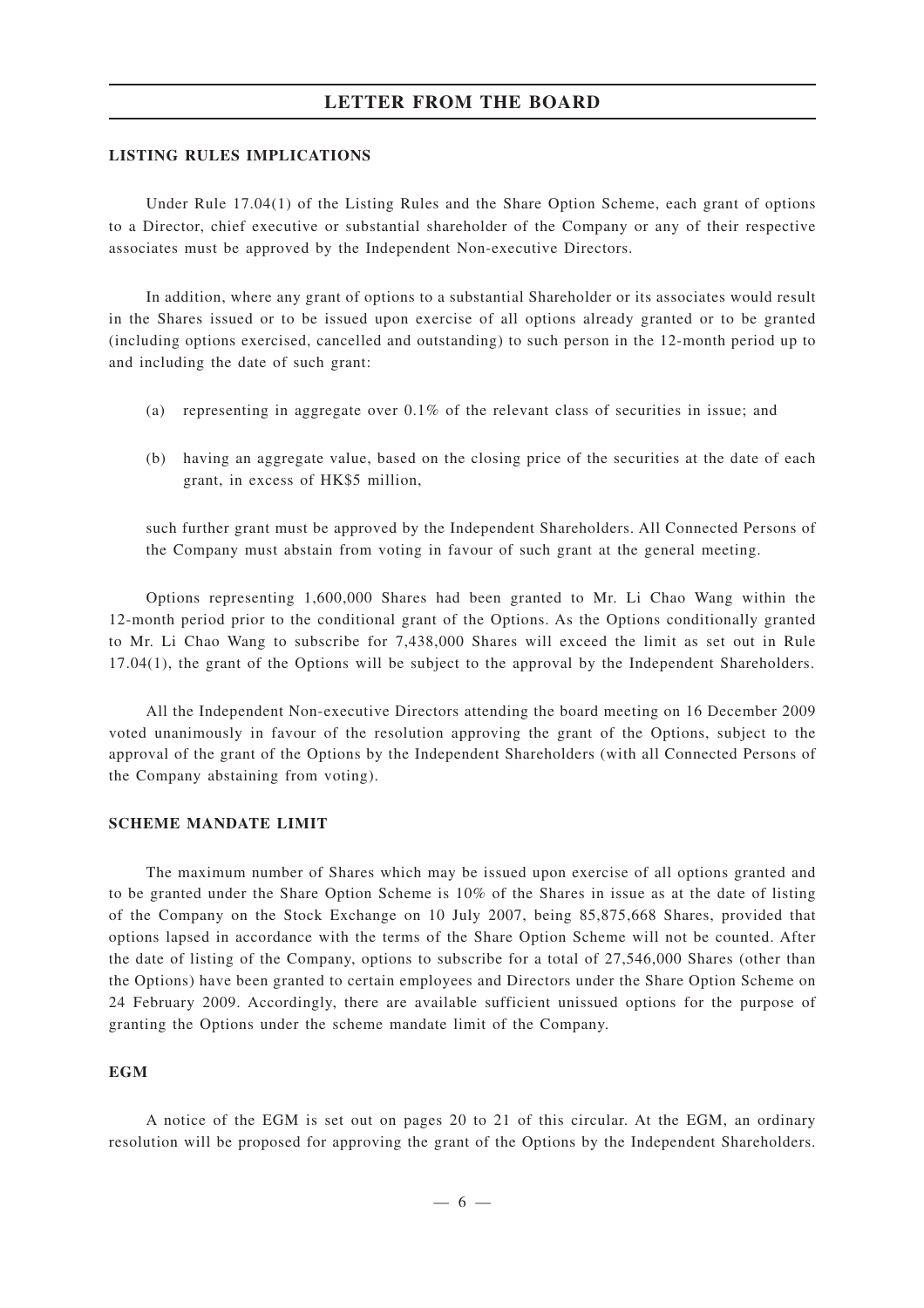Pursuant to Rule 17.04(1) of the Listing Rules and the Share Option Scheme, all Connected Persons of the Company must abstain from voting in favour of the grant of the Options. As at the Latest Practicable Date, Mr. Li Chao Wang's associates, namely, Fu An International Company Limited held 284,606,235 Shares representing approximately 31.46% of the issued share capital of the Company and controlled and were entitled to exercise control over the voting right in respect of such Shares. Mr. Li Chao Wang and Fu An International Company Limited, other Directors holding Shares, namely Ms. Yu Yi Fang, Mr. Robert Kam and Mr. Leung Ping Chung Hermann, and another substantial Shareholder, namely Svenska Cellulosa Aktiebolaget, will abstain from voting in favour at the EGM to be convened to approve the grant of the Options to Mr. Li Chao Wang.

Whether or not you are able to attend the EGM, you are requested to complete the enclosed form of proxy in accordance with the instructions printed thereon and return it to the Company's branch share registrar in Hong Kong, Computershare Hong Kong Investor Services Limited at Shops 1712-1716, 17/F, Hopewell Centre, 183 Queen's Road East, Wanchai, Hong Kong in accordance with the instructions printed thereon as soon as possible but in any event not later than 48 hours before the time appointed for the holding of the EGM or any adjournment thereof. Completion and return of the form of proxy will not preclude you from subsequently attending and voting in person at the EGM or any adjournment thereof should you so wish.

Pursuant to Rule 13.39(4) of the Listing Rules, any vote of Shareholders at a general meeting must be taken by poll. Accordingly, the Company will procure the chairman of the EGM to demand for voting on poll in respect of the ordinary resolution to be proposed at the EGM in accordance with the memorandum and articles of association of the Company. Computershare Hong Kong Investor Services Limited, the branch share registrar of the Company in Hong Kong, will serve as the scrutineer for the vote-taking.

### **APPOINTMENT OF THE INDEPENDENT FINANCIAL ADVISER**

Asia Investment Management Limited has been appointed as the independent financial adviser to the Independent Non-executive Directors in respect of the grant of the Options. The full text of the letter from Asia Investment Management Limited is set out in Appendix II to this circular.

### **THE INDEPENDENT NON-EXECUTIVE DIRECTORS' RECOMMENDATION**

The Board proposed to grant the Options to Mr. Li Chao Wang in recognition of his long-term services and contribution to the Company in the past and as a means to providing incentive to retain Mr. Li Chao Wang as the Chairman of the Board under the renewed service agreement entered into on 24 December 2009. Mr. Li Chao Wang will cease to be the chief executive officer of the Company on the date the relevant designate reports duty to assume the office of chief executive officer which is expected to be on or before the end of February 2010. Mr. Li Chao Wang will remain as the Chairman of the Group.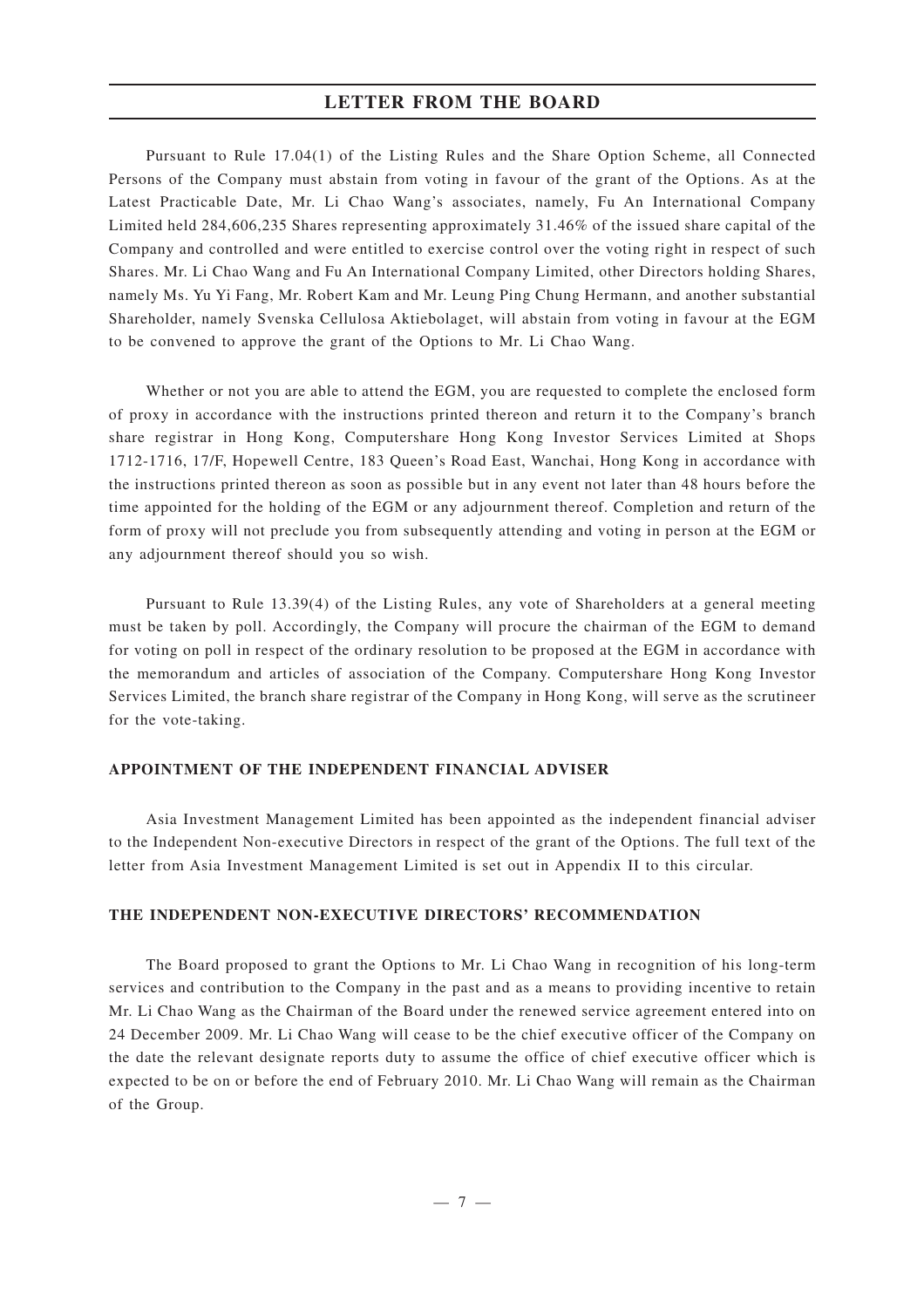Mr. Li Chao Wang has been a member of the executive Board since 17 August 1999 and has become the Chairman of the Board since 28 April 2000. He is the founder of the Group and the Group's Chief Executive Officer. During his term of service, there has been a remarkable increment in the net profit and the net assets of the Company. The annual current production capacity of the Group is almost two times of that in 2007. The Options represent approximately 1% of the issued share capital of the Company and is equivalent to the number of options granted to each of the two other Executive Directors, namely Ms. Yu Yi Fang and Mr. Dong Yi Ping. In view of the aforesaid and based on the advice from the Independent Financial Adviser, the Independent Non-executive Directors consider that the terms of the grant of the Options are fair and reasonable and so far as the Independent Shareholders are concerned. Accordingly, the Independent Non-executive Directors recommend the Independent Shareholders to vote in favour of the ordinary resolution to be proposed at the EGM to approve the grant of the Options. The full text of the letter from the Independent Non-executive Directors is set out in Appendix I to this circular.

### **THE DIRECTORS' RECOMMENDATION**

The Directors (excluding the Independent Non-executive Directors, whose opinion is included in the letter from the Independent Board Committee set out on page 9 of this circular) consider that the grant of the Options is in the interests of the Company and the Shareholders as a whole. Accordingly, the Directors recommend the Shareholders and the Independent Shareholders (as the case may be) to vote in favour of the ordinary resolution for approving the grant of the Options to be proposed at the EGM.

### **RESPONSIBILITY STATEMENT**

This circular includes particulars given in compliance with the Listing Rules for the purpose of giving information with regard to the Group. The Directors collectively and individually accept full responsibility for the accuracy of the information contained in this circular and confirm, having made all reasonable enquiries, that to the best of their knowledge and belief, there are no other facts the omission of which would make any statement contained herein misleading.

> Yours faithfully For and on behalf of the Board **Vinda International Holdings Limited Li Chao Wang** *Chairman*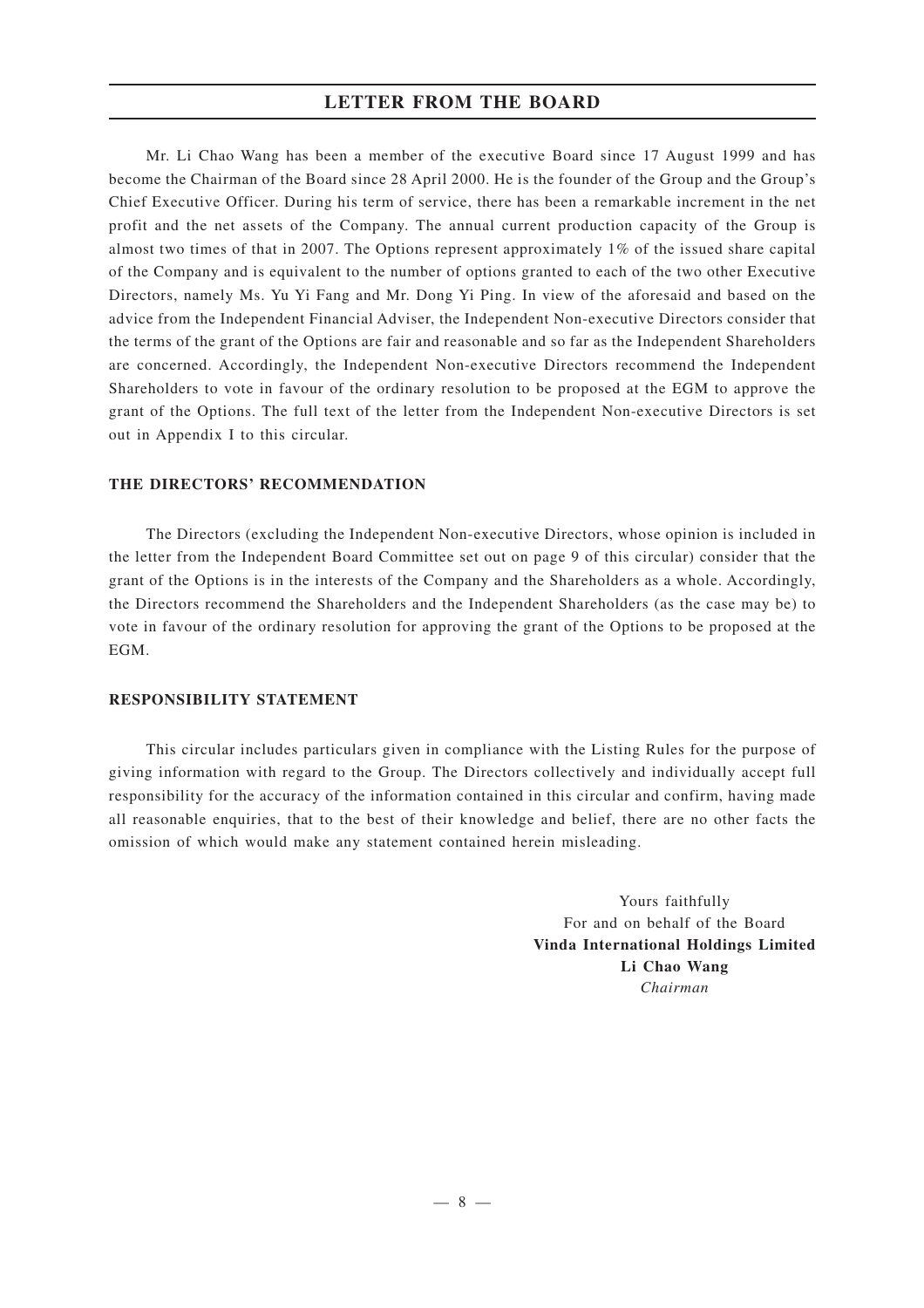

# **VINDA INTERNATIONAL HOLDINGS LIMITED 維達國際控股有限公司**

*(Incorporated in the Cayman Islands with limited liability)* **(Stock code: 3331)**

> *Registered Office:* Cricket Square Hutchins Drive, P.O. Box 2681 Grand Cayman, KY1-1111 Cayman Islands

*Head office and principal place of business in Hong Kong* Room 506, Tower 1 South Seas Centre 75 Mody Road, Tsimshatsui East Kowloon, Hong Kong

16 January 2010

*To the Independent Shareholders*

Dear Sir or Madam

We write to you in connection with the grant of the Options to Mr. Li Chao Wang, the chairman, chief executive officer, executive Director and controlling shareholder of the Company, details of which are set out in the letter from the Board contained in the circular of the Company dated 16 January 2010 (the "**Circular**"), of which this letter forms part. Terms defined in the Circular bear the same meanings herein unless the context otherwise requires.

Having considered the terms of the grant of the Options and the advice of Asia Investment Management Limited in relation thereto as set out on pages 10 to 19 of the Circular, we are of the view that the grant of the Options to Mr. Li Chao Wang is fair and reasonable so far as the Independent Shareholders are concerned and is in the interests of the Company. We therefore recommend that you vote in favour of the ordinary resolution to be proposed at the EGM to approve the grant of the Options to Mr. Li Chao Wang.

### Yours faithfully

| Cao Zhen Lei | Kam Robert                                    | <b>Hui Chin Tong Godfrey</b> | Tsui King Fai          |
|--------------|-----------------------------------------------|------------------------------|------------------------|
| Independent  | Independent                                   | Independent                  | Independent            |
|              | Non-executive Director Non-executive Director | Non-executive Director       | Non-executive Director |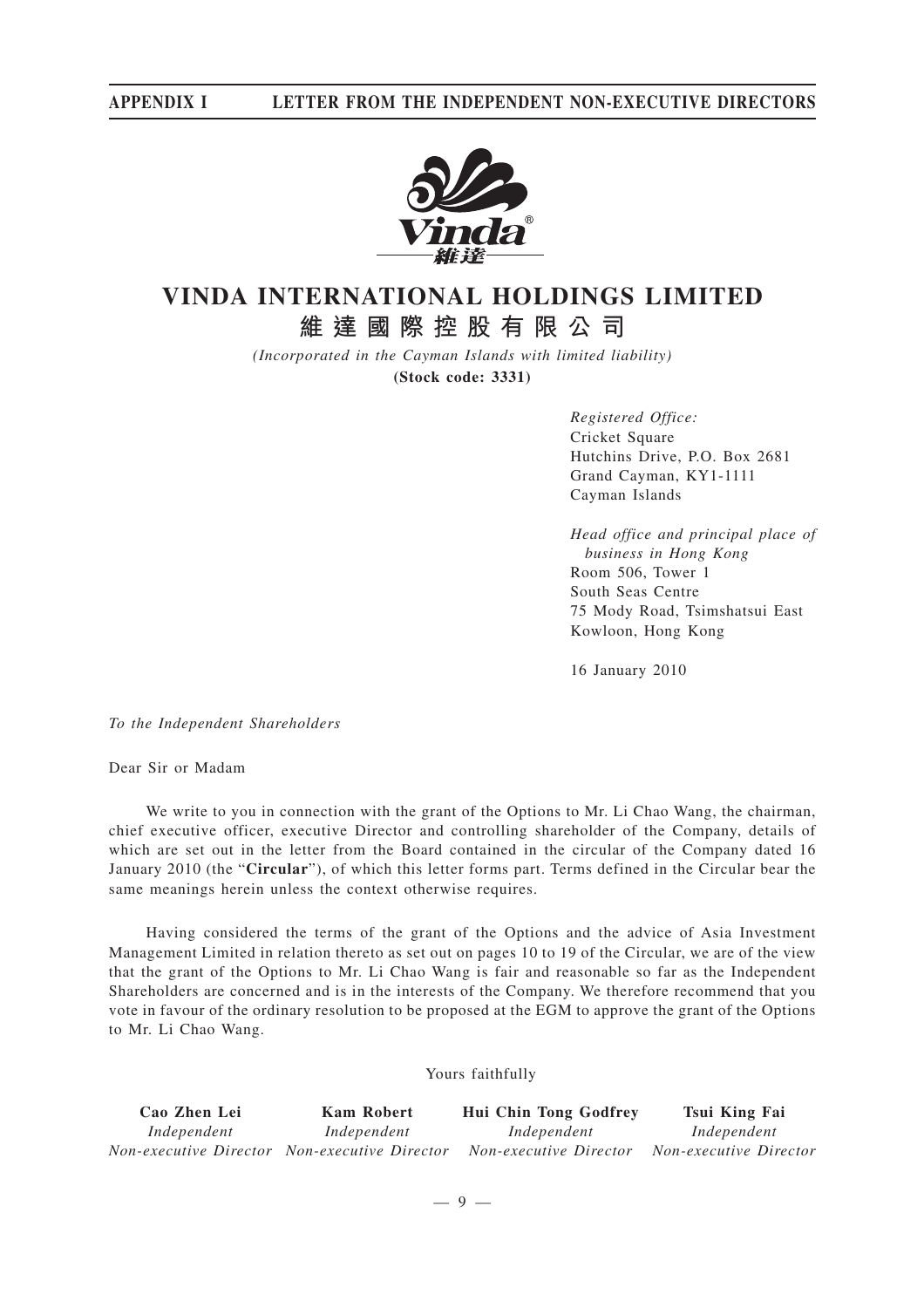

**Asia Investment Management Limited**

Room 1203, 12th Floor Tower 2, Lippo Centre 89 Queensway, Hong Kong

16 January 2010

*To the Independent Non-executive Directors of Vinda International Holdings Limited*

Dear Sirs,

# **GRANT OF OPTIONS TO THE CHAIRMAN AND THE CHIEF EXECUTIVE OFFICER**

### **INTRODUCTION**

We refer to our engagement as the independent financial adviser to the independent non-executive Directors (the "Independent Non-executive Directors") of Vinda International Holdings Limited (the "Company") in relation to the proposed grant of options (the "Proposed Grant of Options") to the Chairman and the Chief Executive Officer, Mr. Li Chao Wang ("Mr. Li"), details of which are contained in an announcement of the Company dated 16 December 2009 (the "Announcement") and in the letter from the board (the "Letter from the Board"), as set out on page 3 to page 8 of the circular of the Company dated 16 January 2010 (the "Circular") to the shareholders of which this letter forms part. Capitalised terms used in this letter have the same meanings as defined in the Circular of which this letter forms part unless the content otherwise requires.

Mr. Li is the Chairman of the Company, an executive Director and the controlling Shareholder and thus a connected person of the Company. Accordingly, the Proposed Grant of Options is subject to the approval of the independent non-executive Directors in accordance with the requirement under Rule 17.04 of the Listing Rules. Details of the Options conditionally granted to Mr. Li are set out in the Letter from the Board. Further, where any grant of options to a substantial Shareholder or its associates would result in the Shares issued or to be issued upon exercise of all options already granted or to be granted (including options exercised, cancelled and outstanding) to such person in the 12-month period up to and including the date of such grant: (a) representing in aggregate over 0.1% of the relevant class of securities in issue; and (b) having an aggregate value, based on the closing price of the securities at the date of each grant, in excess of HK\$5 million, such further grant must be approved by the Independent Shareholders. All Connected Persons must abstain from voting in favour of such grant at the general meeting.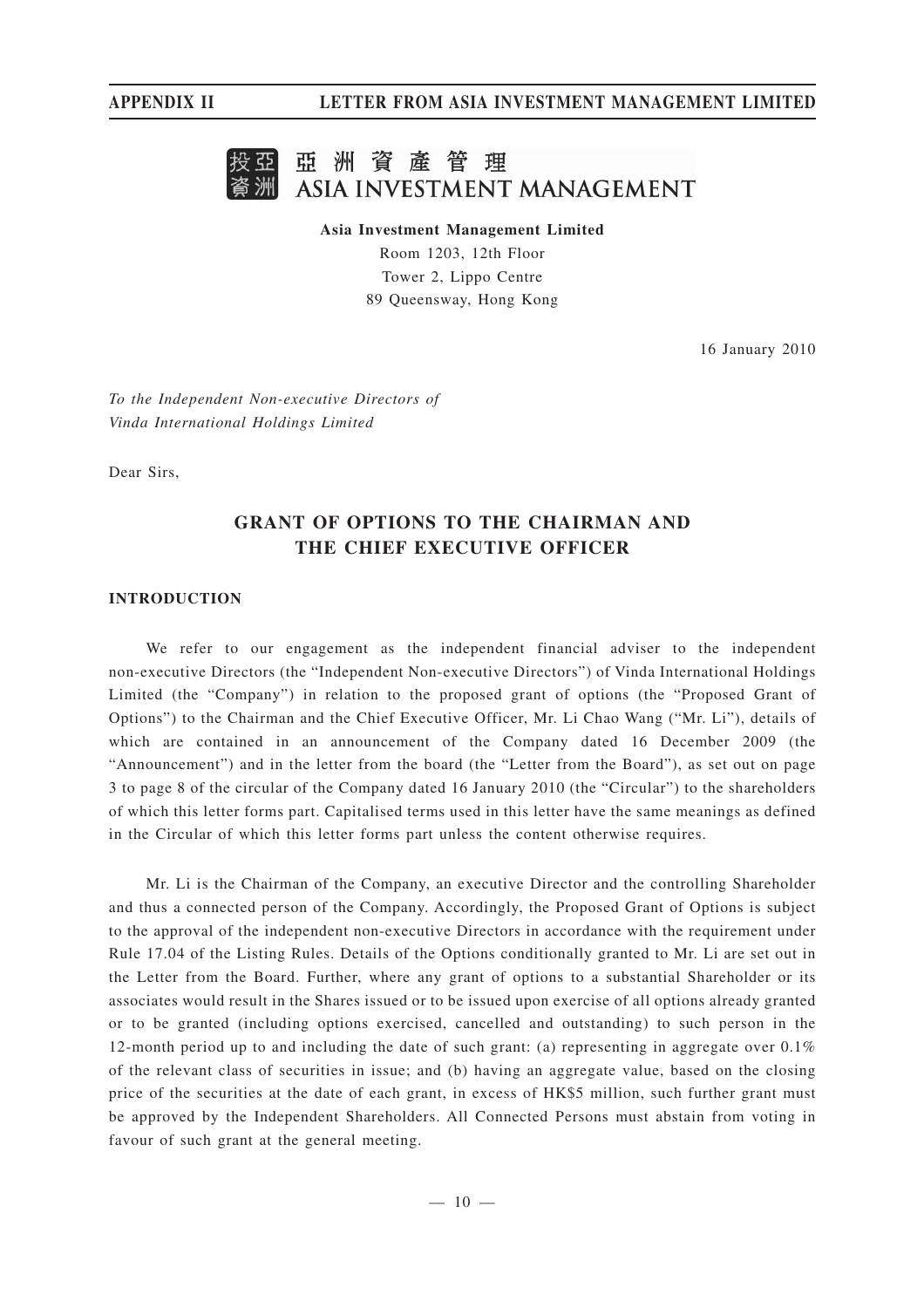During the 12-month period immediately precedent to the Proposed Grant of Options, Mr. Li had been granted with options entitling him to subscribe 1,600,000 Shares upon full exercise of such options. As the Shares subject to the Options will exceed the limit as set out in Rule 17.04(1), the Proposed Grant of Options will be subject to the approval by the Independent Shareholders.

All the independent non-executive Directors attending the board meeting on 16 December 2009 voted unanimously in favour of resolution approving the Proposed Grant of Options, subject to the approval of the Proposed Grant of Options by the Independent Shareholders (with all Connected Persons of the Company abstaining from voting for the relevant resolution(s)).

Dr. Cao Zhen Lei, Mr. Kam Robert, Mr. Hui Chin Tong Godfrey and Mr. Tsui King Fai, being the independent non-executive Directors, are required to advise the Independent Shareholders in relation to the Proposed Grant of Options pursuant to Rule 17.04 of the Listing Rules.

### **BASIS OF OUR OPINION**

In formulating our opinion and recommendations, we have relied on the accuracy of the information and representations contained in the Circular and have assumed that all information and representations made, or referred to, in the Circular were true, accurate and complete in all respects at the time they were made and continue to be true as at the date of the Circular. We have assumed that all information, opinions, statements of belief, intention and representations made by the Directors and the management of the Company to us or as contained in the Circular, are true, accurate and complete in all material respects as at the date hereof and we have relied upon them in formulating our opinion. We have also assumed that all information, representations and opinions contained or referred to in the Circular are fair and reasonable and have relied on them.

All Directors jointly and severally accept full responsibility for the accuracy of the information contained in the Circular and confirm, having made all reasonable enquiries, that to the best of their knowledge and belief, opinions expressed in the Circular have been arrived at after due and careful consideration and there are no other facts not contained in the Circular, the omission of which would make any statement in the Circular misleading. We consider that we have been provided with, and we have reviewed, all currently available information and documents which are available under present circumstances to enable us to reach an informed view regarding the terms of, and reasons for, the Proposed Grant of Options and to justify reliance on the accuracy of the information contained in the Circular so as to provide a reasonable basis of our opinion. We have no reason to suspect that any material information has been withheld by the Directors or management of the Company, or is misleading, untrue or inaccurate. We have not, however, for the purpose of this exercise, conducted any independent detailed investigation or audit into the businesses or affairs or future prospects of the Group. Our opinion is necessarily based on financial, economic, market and other conditions in effect, and the information made available to us, at the date of the Circular.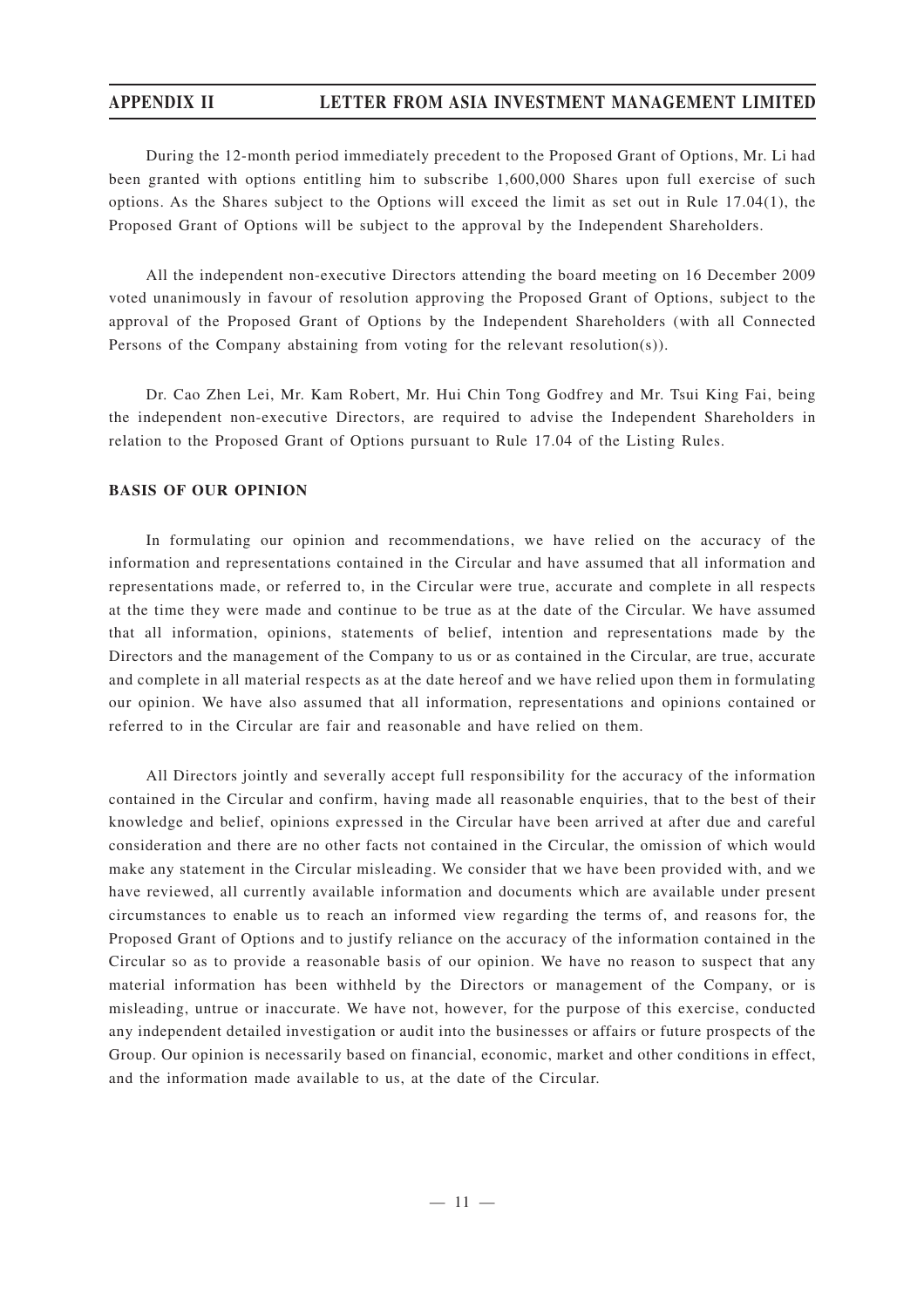This letter is issued for the information for the Independent Non-executive Directors solely in connection with their consideration of the Proposed Grant of Options, and, except for its inclusion in the Circular, is not to be quoted or referred to, in whole or in part, nor shall this letter be used for any other purposes, without our prior written consent.

### **PRINCIPAL FACTORS CONSIDERED**

In arriving at our opinion in respect of the terms of the Proposed Grant of Options, we have considered the following principal factors and reasons:

### **Rationale for the Proposed Grant of Options**

As set out in the Letter from the Board contained in the Circular, the Board proposed the Proposed Grant of Options to Mr. Li in recognition of his services and contribution to the Company in the past and, also, as a means to providing incentive to retain Mr. Li as the Chairman of the Board under the new contract entered into on 24 December 2009. As advised by the management of the Company, the Company and Mr. Li entered into a new service contract on 24 December 2009 whereby Mr. Li will cease to be the Chief Executive Officer upon the relevant designate reports duty to assume the office of Chief Executive Officer which is expected to be on or before the end of February 2010. Mr. Li will only retain the role as the Chairman of the Group with more focus on the strategic direction of the Group. The re-designation is intended to avail more time to Mr. Li, as the Chairman of the Board, to focus on the formulation of strategic direction of the Group. More importantly, the Board intended to uphold the good standard of corporate governance as a recommended best practice as stipulated in the Listing Rules and decided that it should appoint a new Chief Executive Officer and re-designate Mr. Li as the Chairman of the Board so that the roles and responsibilities of the Chairman and of the Chief Executive Officer be well segregated to ensure a balance of power and authority over the Company and that power and authority is not concentrated in any one individual Director. In view of the likely difficult and challenging business environment ahead, the Board considers it necessary to leverage on Mr. Li's experience and expertise for developing the business operations and formulating the strategic direction of the Group. We agree with the Remuneration Committee that the Proposed Grant of Option is an important means as an incentive for the Company to retain Mr. Li to continue his role as Chairman of the Group.

In assessing the rationale for the Proposed Grant of Options, we had held discussion with the Directors and the management of the Company not interested in the Proposed Grant of Options. We were advised by the management and confirmed with the members of the Remuneration Committee of the Company that the remuneration packages designed for Directors and management members of the Group as a whole varied on individual basis and were determined according to both objective criteria (such as performance, experience, qualification and age) and intangible attributes (such as personal caliber, interpersonal skills, communication technique, market network and social connections) of a given individual.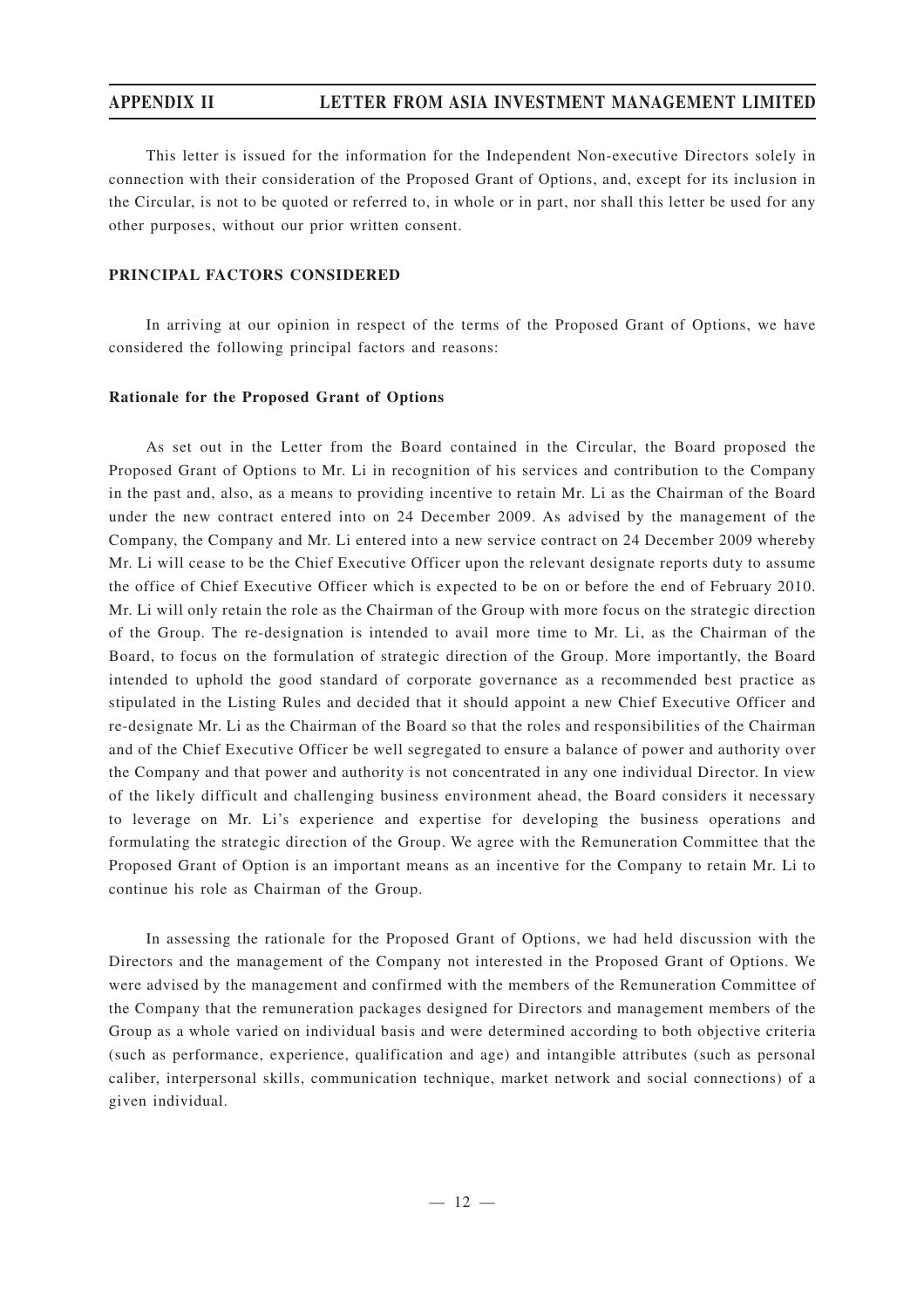As advised by the management, and the members of the Remuneration Committee, of the Company, we noted that Mr. Li has been pivotal in contributing to the ongoing growth and development of the Group, which details are further elaborated as follows:

Mr. Li has been serving the Company as a member of the executive Board since 17 August 1999 and has become the Chairman of the Board since 28 April 2000. He is a founder of the Group and the Group's Chief Executive Officer and spearheads the overall corporate development and strategic planning activities of the Group. During his term of office as Chairman of the Group, the net profit attributable to the Shareholders increased from approximately HK\$45.2 million for the year ended 31 December 2004 to approximately HK\$165.9 million for the year ended 31 December 2008, and the audited net assets of the Company increased from approximately HK\$314.8 million as at 31 December 2004 to approximately HK\$1,709.1 million as at 31 December 2008. The unaudited net profit attributable to the Shareholders for the six months ended 30 June 2009 amounted to approximately HK\$180.2 million, representing a remarkable increment of approximately HK\$118.4 million from approximately HK\$61.8 million as recorded for the six months ended 30 June 2008. The annual production capacity increased from approximately 170,000 tons per annum at the beginning of 2007 to approximately 320,000 tons per annum as currently stands. Mr. Li is a key member of the Board responsible for corporate business activities. He has been responsible for general management activities of the Group. During his tenure as Chairman, Mr. Li has successfully led the Company to listing on the Stock Exchange, with the net proceeds of equity fund raising of approximately HK\$870 million in the initial public offering of the Company. In recognition of his services and contribution to the Company over the years, the Remuneration Committee proposed the Proposed Grant of Options to Mr. Li. The Remuneration Committee confirmed that the Proposed Grant of Options was decided on an individual basis with particular reference to reinforcing Mr. Li's long-term commitment and ongoing contribution towards the Group during which time the Group has demonstrated substantial growth.

The Board advised us that the number of Options granted to Mr. Li was determined by the Board to bring the total number of options held by Mr. Li to a sum that represents approximately 1 per cent. of the outstanding equity capital of the Company, which is equivalent to the total number of options granted to each of the two other executive Directors (namely Ms. Yu Yi Fang and Mr. Dong Yi Ping). The number of Options to be granted to Mr. Li was discussed and agreed upon by the Directors present at the board meeting during which various factors have been taken into account including, but not limited to, the personal contribution to the Group, the incentive element to be offered to Mr. Li, the financial position of the Company, the prevailing trading prices of the Shares, board lot requirements, the dilutive effect of the issue of the new Shares. However, no single factor or specific factors were given overwhelming weight in determining the number of the Options to be granted.

We have further reviewed the board minutes of the Company and we note that the Proposed Grant of Options has been well discussed and approved by the Board which was of the view that the Proposed Grant of Options was in the interest of the Company.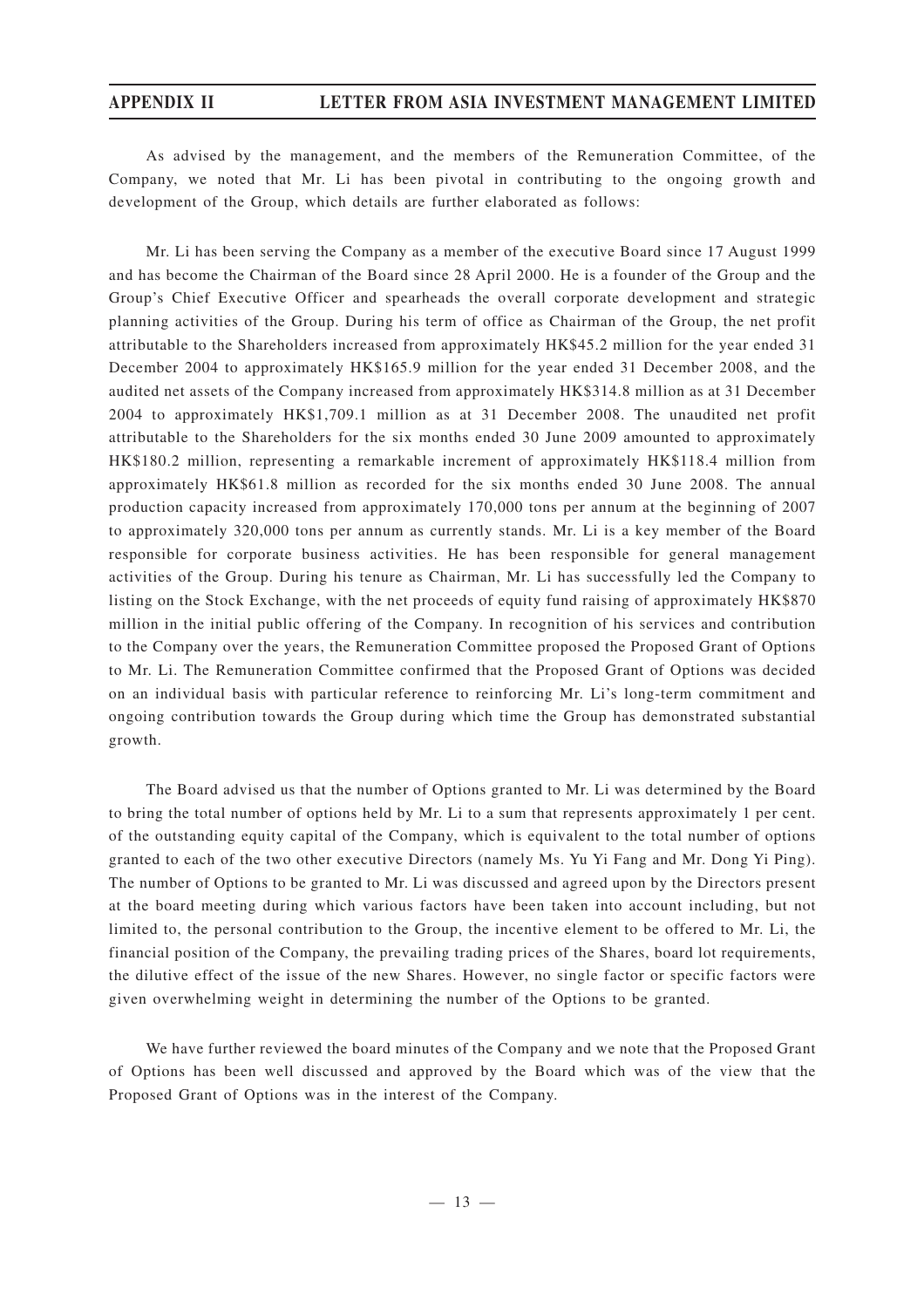We were given to understand that the Board has considered and discussed other alternatives to the Proposed Grant of Options to remunerate Mr. Li. In line with the conservative approach in financial risk management adopted by the Company over the years, the Board considers it in the interests of the Company to maintain a strong cash reserve under the prevailing market conditions. Moreover, the Board also considers that the nature of vesting by instalements under the Proposed Grant of Options would be able to align the Company's long-term performance to the future price of the Shares, which provides incentive to Mr. Li. The Proposed Grant of Options to Mr. Li is a well-justified alternative to remunerating and motivating Mr. Li in lieu of cash bonus which would have created a cash outlay for the Company.

According to the contemporary perspective of human resources management, ordinary shares and/or its derivative instruments (such as share options) are one of the elements in the compensation and incentive package to reward management performance. We acknowledge that grant of share options can serve to motivate management to create and focus on shareholders' value (in terms of upside movement of share price to be driven by sustainable and growing corporate profitability) of a company, thereby aligning what are originally two separate objectives of management (i.e. compensation-oriented) and shareholders (i.e. equity-oriented) towards the company to a platform with common and coherent focal point. The Grant of Options to Mr. Li has a two-way effect of preserving cashflow and creating incentive for directors and key management. The fact that Mr. Li is a controlling Shareholder and a key executive of the Company does not deter his position to be remunerated for a reasonable amount in a reasonable mode as compared to the other management members of the of the Company.

### **Terms of the Proposed Grant of Options**

Under the Proposed Grant of Options, Mr. Li would be entitled to subscribe for 7,438,000 Shares at the exercise price of HK\$5.732 per Share subject to and conditional upon the approval of the Proposed Grant of the Options by the Independent Shareholders at the EGM.

The following are the details of the Options conditionally granted to Mr. Li Chao Wang under the Share Option Scheme:

| Date of conditional grant                                                                                                                                             |                           | $: 16$ December 2009                                                                                                                  |
|-----------------------------------------------------------------------------------------------------------------------------------------------------------------------|---------------------------|---------------------------------------------------------------------------------------------------------------------------------------|
| Exercise price                                                                                                                                                        | $\mathbb{R}^{\mathbb{Z}}$ | HK\$5.732 per Share                                                                                                                   |
| Total number of Shares which<br>may be issued upon full<br>exercise of the Options and<br>the approximate percentage in<br>the issued share capital of<br>the Company |                           | $\therefore$ 7,438,000 Shares representing 0.822\% of the issued<br>share capital of the Company as at the Latest<br>Practicable Date |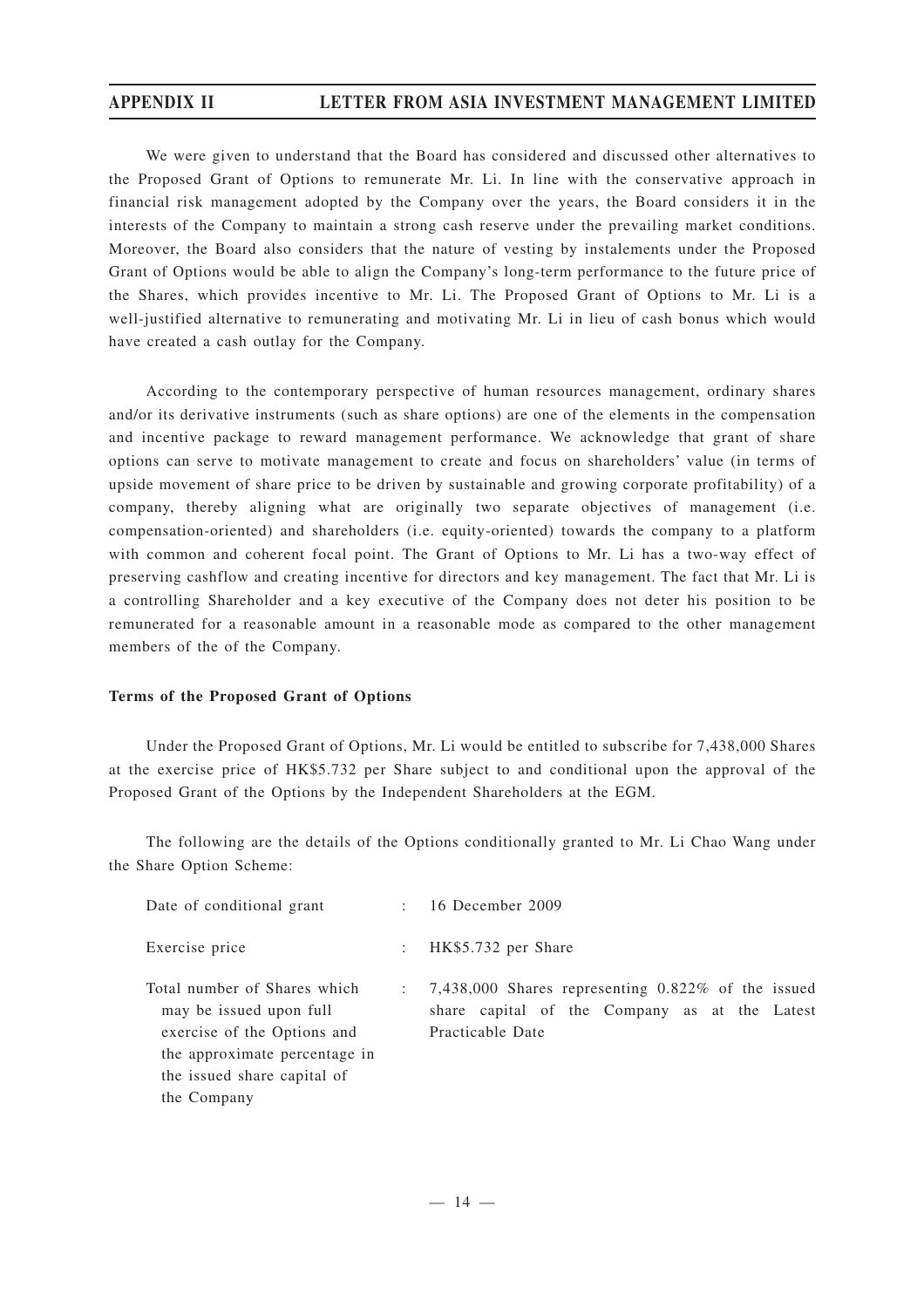- Exercise period of the Options : (i) Options representing 2,454,000 Shares are exercisable after the expiry of the first anniversary of the date of grant of the Options;
	- (ii) Options representing 2,454,000 Shares are exercisable after the expiry of the second anniversary of the date of grant of the Options; and
	- (iii) Options representing 2,530,000 Shares are exercisable after the expiry of the third anniversary of the date of grant of the Options,

save that any of the outstanding and unexercised Options at the end of each of the aforesaid exercise periods may be rolled over to the next exercise period and thereafter and be exercisable before 15 December 2019 (the day falling 10 years after the date of grant of the Options).

Closing price of the Share on 16 December 2009, being the date of the conditional grant : HK\$5.53 per Share

The exercise price of HK\$5.732 per Share represents the highest of (i) the closing price of HK\$5.53 per Share as stated in the daily quotation sheets issued by the Stock Exchange on 16 December 2009, being the date of conditional grant of the Options; (ii) the average closing price of HK\$5.732 per Share as stated in the daily quotation sheets issued by the Stock Exchange for the five business days immediately preceding the date of conditional grant of the Options; and (iii) the nominal value of the Share.

We have examined the Share Option Scheme pursuant to which the Proposed Grant of Options was approved by the Board. We consider that the terms of the Proposed Grant of Options to Mr. Li are on the same bases as the terms of any other options issued to other management members of the Group. We consider that the terms of the Proposed Grant of Options are fair and reasonable and in the interest of the Company and the Independent Shareholders as a whole.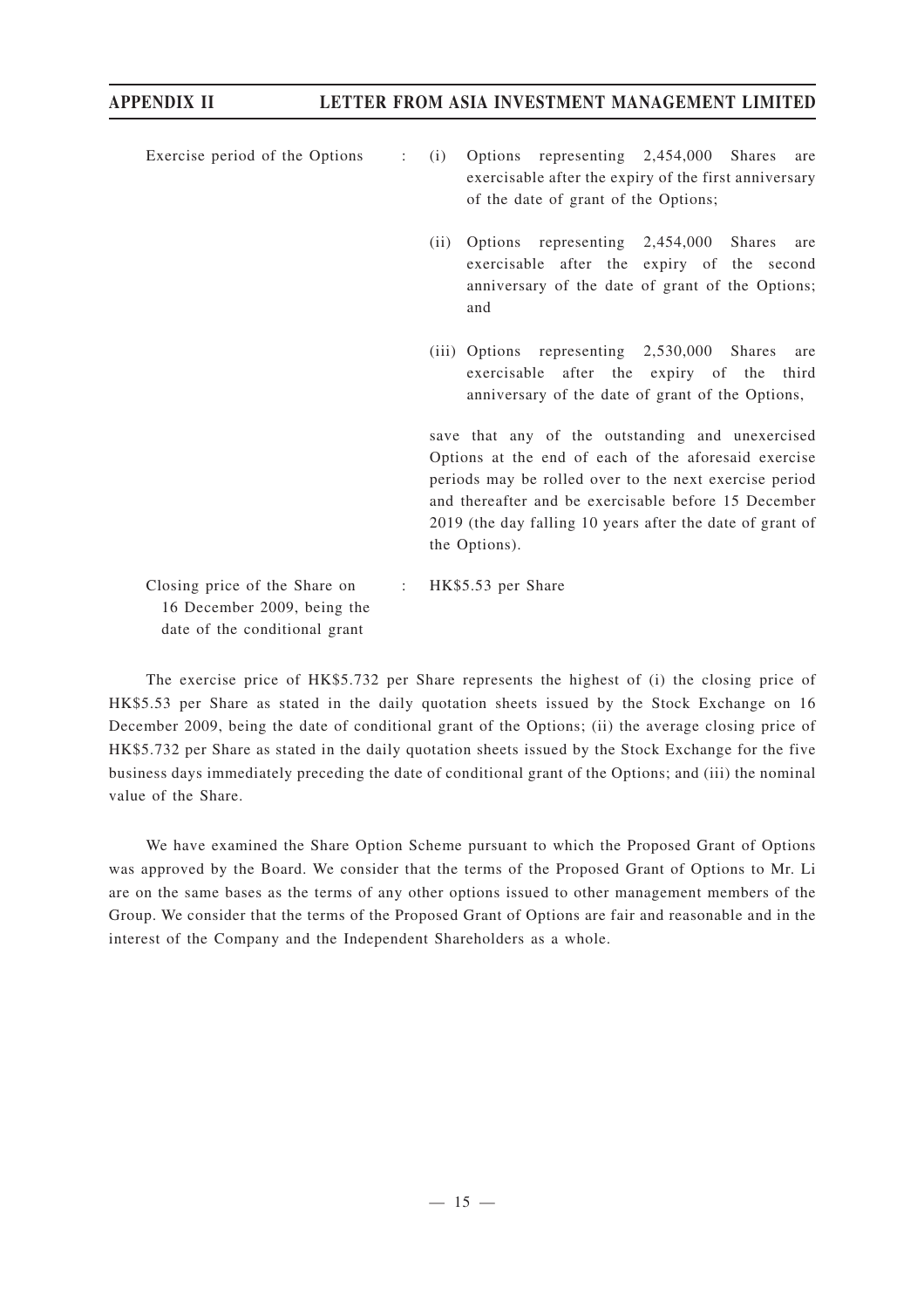In considering the terms of the Proposed Grant of Options, the Remuneration Committee has made reference to the following:

### (i) *The prevailing trading prices of the Shares*

We have considered the movement of the trading prices of the Shares. A chart showing the price movement during the period from 2 January 2009 to 16 December 2009 is set our as follows:



**Closing Prices of Vinda International Holdings Limited from 2/1/2009 to 16/12/2009**

As illustrated above, the closing price of the Shares as quoted on the Stock Exchange increased from approximately HK\$2.16 as recorded on 2 January 2009 to approximately HK\$5.53 as recorded on 16 December 2009 (being the date of granting the Options), representing an increase of approximately 156 per cent. For the same period, the Hang Seng Index increased from approximately 15,043 points to approximately 21,612 points, representing an increase of approximately 43.7 per cent. The members of the Remuneration Committee consider that the performance of the price of the Shares, as supported by the operating results of the Group in the first half of 2009, has outperformed the Hang Seng Index in the corresponding period.

We have examined the exercise price of the Proposed Grant of Options and are satisfied that the exercise price is determined in accordance with the Share Option Scheme adopted by the Company on 19 June 2007.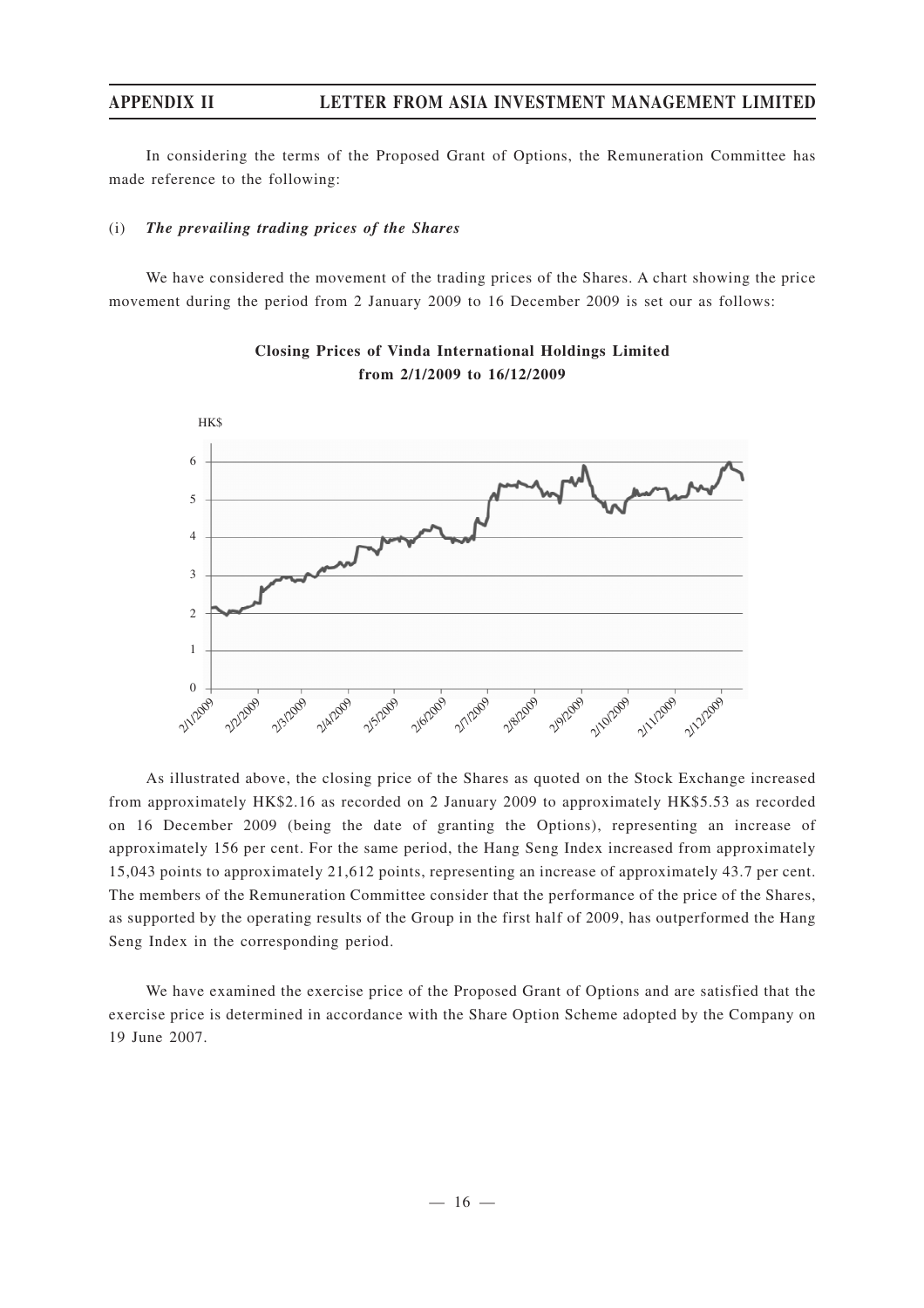As the Proposed Grant of Options is not indicative of the absolute monetary equivalent benefit vesting and accruing to Mr. Li until the Options are fully exercised and realized, it is impossible that we provide an absolute amount in monetary terms of the Proposed Grant of Options to Mr. Li. It is recognized that the quantum of any award or bonus paid by any commercial enterprise to management may be subjective and may be totally a discretionary decision of the board of directors and/or its remuneration committee which are fully empowered with such decision. As in the case of the Company, the Board advised us that there was no specific basis upon which the number of Shares to be issued under the Proposed Grant of Options determined by the Board. Accordingly, it is difficult for us to opine on the fairness and reasonableness of the quantum of the Grant of Options.

We have enquired with the compensation packages made by the Group to Mr. Li after the Company was listed in July 2007 and set out a summary herein below:

| Period                                | <b>Total</b><br>package<br>$(App. HK\$ | <b>Options</b> granted                                                                             | <b>Market</b><br>capitalisation<br>as at the last<br>trading day of<br>the year<br>$(App. HK\$ | Net assets<br>attributable to<br>shareholders as<br>set out in the<br>latest published<br>accounts of<br>the year<br>$(App. HK\$ |
|---------------------------------------|----------------------------------------|----------------------------------------------------------------------------------------------------|------------------------------------------------------------------------------------------------|----------------------------------------------------------------------------------------------------------------------------------|
| 1 January 2007 to<br>31 December 2007 | 1,608,431                              |                                                                                                    | 3,814,211,915                                                                                  | 1,466,592,307                                                                                                                    |
| 1 January 2008 to<br>31 December 2008 | 2,001,978                              |                                                                                                    | 1,898,067,541                                                                                  | 1,709,086,643                                                                                                                    |
| 1 January 2009 to<br>31 December 2009 | 2,002,400                              | 1,600,000 options<br>granted on<br>February 2009<br>7,438,000 options<br>proposed to be<br>granted | 4,984,575,690                                                                                  | 1,874,286,644<br>(Note)                                                                                                          |

*Note:* The unaudited net assets attributable to Shareholders for the six months ended 30 June 2009 as extracted from the Company's 2009 interim report

We have reviewed the previous service contract dated 19 June 2007 and the new service contract dated 24 December 2009 both entered into between the Company and Mr. Li. We noted that the annual basic remuneration of Mr. Li under the new service contract is approximately RMB2.17 million (equivalent to approximately HK\$2.46 million), representing an increment of approximately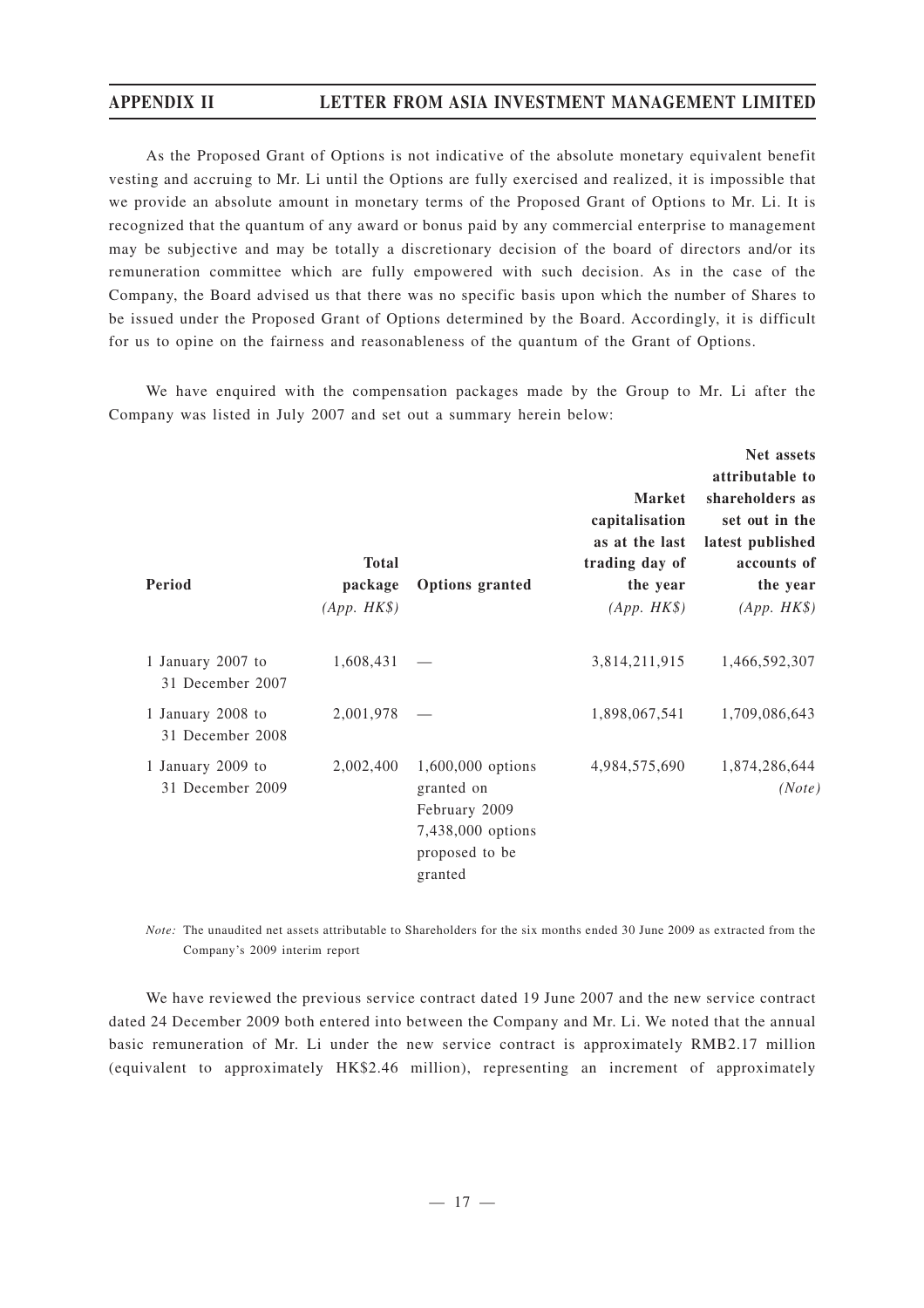23.0 per cent. over the remuneration of Mr. Li on an annual basis as stipulated in the old contract. In determination of the annual remuneration of Mr. Li, we understand that the Company has taken into account factors such as the latest financial position of the Group (e.g. net assets) and the price performance of the Shares (e.g. market capitalization). The Company has every justifiable reasons to make reference to the aforesaid factors as the basis to determine the remuneration package of Mr. Li. We have been advised that Mr. Li, as the Chairman of the Board, will continue to serve as the spearhead of the Group and as the pivotal representative of the Group in maintaining the Group's relationships with government officials and agencies, trade associations in the paper industry and other business associates. These connections are considered important in developing the Group's business in the Mainland China which will continue to be the Group's primary market and engine for growth.

Under the circumstances, we consider that the Proposed Grant of Options is a fair means of remunerating and retaining its executive appropriately under the current market environment. We are of the view that the Proposed Grant of Options has been determined and approved by the Board based on objective parameters and the peculiar circumstances of the Company and the individual directors concerned.

### (ii) *Dilutive effect to the Independent Shareholders*

The Proposed Grant of Options represents approximately 0.822 per cent. of the issued share capital of the Company as at the Latest Practicable Date. Given that the Options granted to Mr. Li can only be exercised by Mr. Li upon vested by three stages which are scheduled on the first, second and third anniversaries after the expiry of the date of grant of the Options, there would be no immediate dilutive effect to the Independent Shareholders. For illustrative purpose, assuming such Options are exercised upon vested and assuming no new Share would be issued from the date of the Proposed Grant of Options to the date of exercise of the Options, the shareholding interests of the existing Independent Shareholders will be diluted from approximately 67.95 per cent. to approximately 67.39 per cent., representing a reduction of approximately 0.56 per cent..

Further, we see that Proposed Grant of Options is no different to any proposed payment of bonus in cash by the Board which has the full power to authorize and approve the payment. The resolution to the vote has the advantage of providing transparency to the Shareholders who can use the opportunity to demonstrate their recognition and appreciation of the performance and contribution of the Chairman of the Group.

### (iii) *Financial effect arising from the Proposed Grant of Options*

### (a) *Indebtedness*

There would be no change in the indebtedness of the Group as the Group will not incur or reduce any indebtedness under the Proposed Grant of Options or the exercise of the subscription right attached to the Options.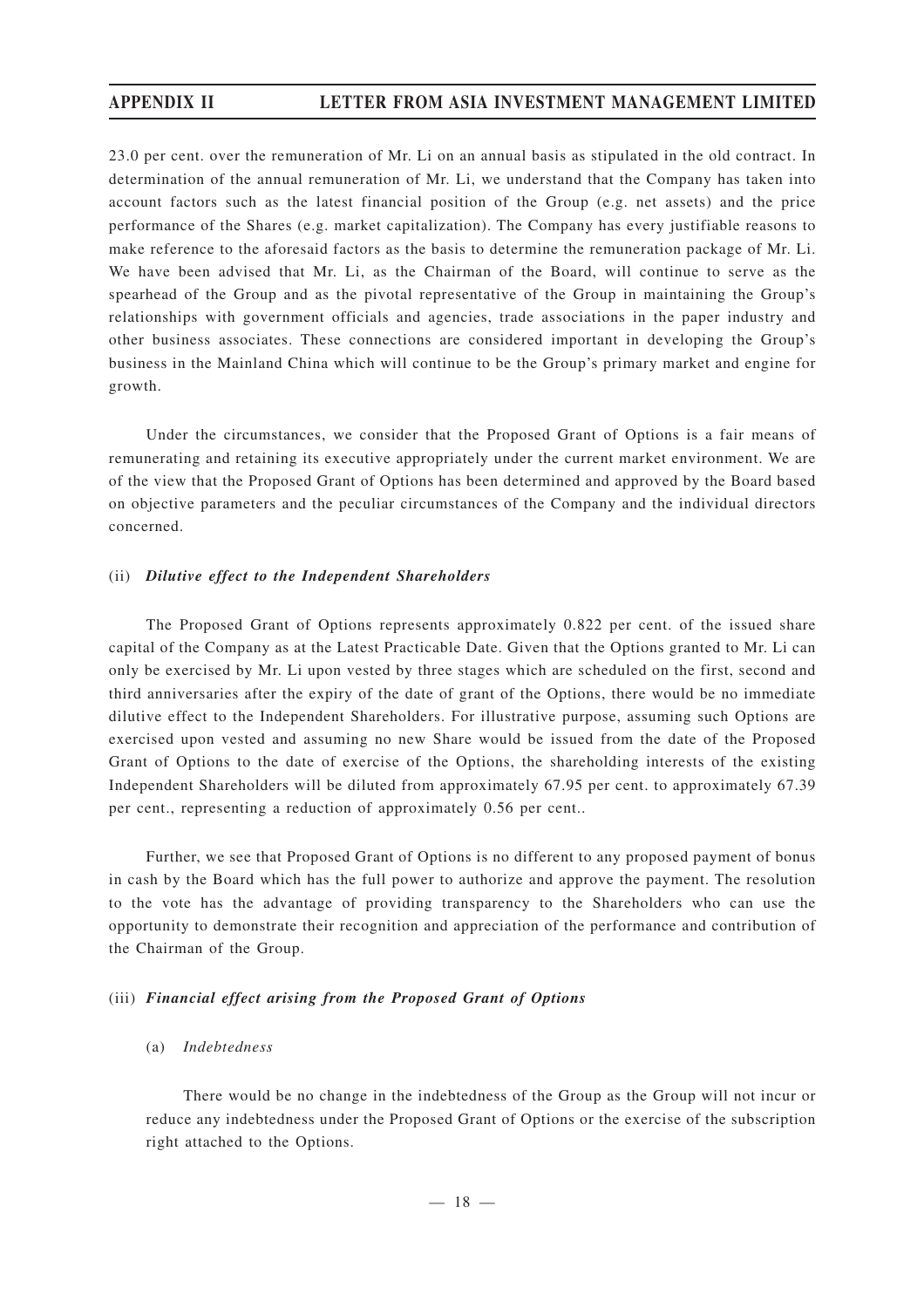### (b) *Working capital*

In the event that Mr. Li exercises the subscription rights of the Options, the working capital of the Company will increase.

(c) *Net assets and net asset value per Share*

Assuming that no new Share would be issued between the period from the Latest Practicable Date to the date of exercise of the Options by Mr. Li, in the event that Mr. Li exercises the subscription rights of the Options, given that the exercise price of HK\$5.732 per Share is substantially higher than the audited net asset value per Share of approximately HK\$1.891 as at 31 December 2008 as calculated based on the information as stipulated in the Company's 2008 annual report, the net assets of the Company will increase as a result of the exercise of the subscription rights attached to the Options.

### (d) *Earnings*

It is expected that the earnings per Share on a fully diluted basis would decrease as a result of the exercise of the subscription right attached to the Options by Mr. Li.

Taking into further account the cash preservation nature of the Proposed Grant of Options, we consider that the financial effects of the Proposed Grant of Options are in general in the interest of the Company and the Shareholders as a whole.

### **RECOMMENDATION**

Having considered the above principal factors and based on the information provided and the representations made to us, in particular, (i) the rationale for the Proposed Grant of Options; (ii) the terms of the Proposed Grant of Options; (iii) the relatively insignificant dilution impact on shareholding; and (iv) the financial effects arising from the Proposed Grant of Options, we consider that the Proposed Grant of Options is fair and reasonable as far as the interests of the Independent Shareholders are concerned. Accordingly, we recommend the Independent Non-executive Directors to advise the Independent Shareholders to vote in favour of the resolution(s) to be proposed at the EGM to approve the Proposed Grant of Options.

As at the Latest Practicable Date, we were informed that Mr. Li, the controlling Shareholder, together with his associates, were in control of approximately 31.46 per cent. of the issued capital of the Company. Together with other Connected Persons of the Company, he and his associates will abstain from voting in favour of the resolution(s) to approve the Proposed Grant of Options.

> Yours faithfully, For and on behalf of Asia Investment Management Limited **Alice Kan** *Managing Director* **Hidulf Kwan** *Associate Director*

> > $-19 -$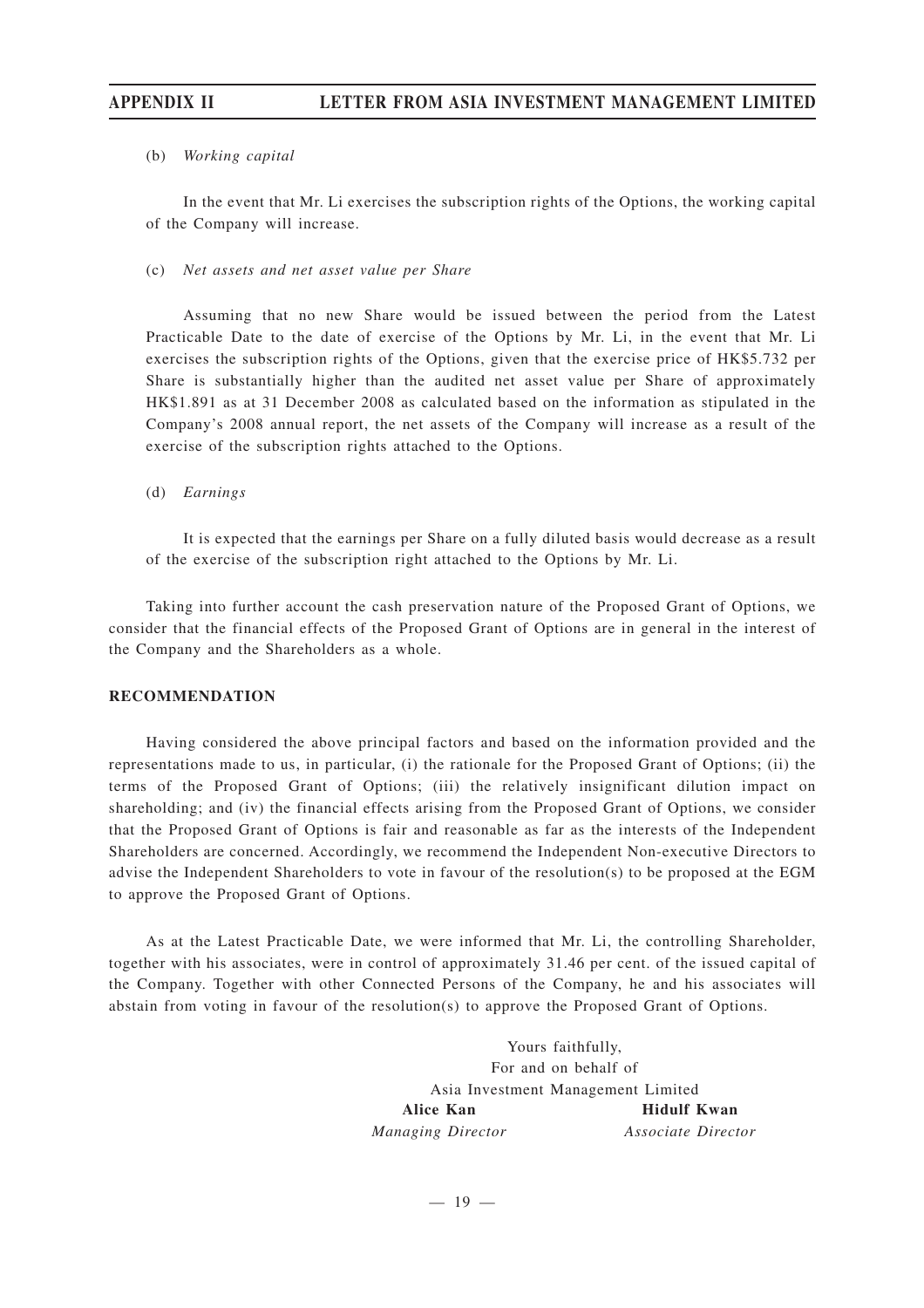

# **VINDA INTERNATIONAL HOLDINGS LIMITED 維達國際控股有限公司**

*(Incorporated in the Cayman Islands with limited liability)* **(Stock code: 3331)**

**NOTICE IS HEREBY GIVEN THAT** an extraordinary general meeting (the "**Meeting**") of Vinda International Holdings Limited (the "**Company**") will be held at Garden Room A-B, Hotel Nikko Hongkong, 72 Mody Road, Tsimshatsui East, Kowloon, Hong Kong on Monday, 1 February 2010 at 11:00 a.m. for the purposes of consideration and, if thought fit, passing, with or without modification, the following resolution as ordinary resolution of the Company:

### **ORDINARY RESOLUTION**

#### "THAT:

the grant of options pursuant to the share option scheme of the Company adopted on 19 June 2007 (the "**Share Option Scheme**") which will entitle Mr. Li Chao Wang to subscribe for 7,438,000 shares of the Company of HK\$0.10 each (the "**Options**") (the principal terms and conditions of which are set out in the circular of the Company dated 16 January 2010, a copy of which is produced to the meeting and marked "A" and initialed by the Chairman of the meeting for identification purpose) be and is hereby approved and that the directors of the Company be and are hereby authorised to do all such acts, execute all such documents and deeds as they in their absolute discretion consider necessary, desirable or expedient to give effect to the foregoing."

> By order of the Board **Vinda International Holdings Limited Li Chao Wang** *Chairman*

Hong Kong, 16 January 2010

*Registered Office:* Cricket Square Hutchins Drive, P.O. Box 2681 Grand Cayman, KY1-1111 Cayman Islands

*Head office and principal place of business in Hong Kong* Room 506, Tower 1 South Seas Centre 75 Mody Road, Tsimshatsui East Kowloon, Hong Kong